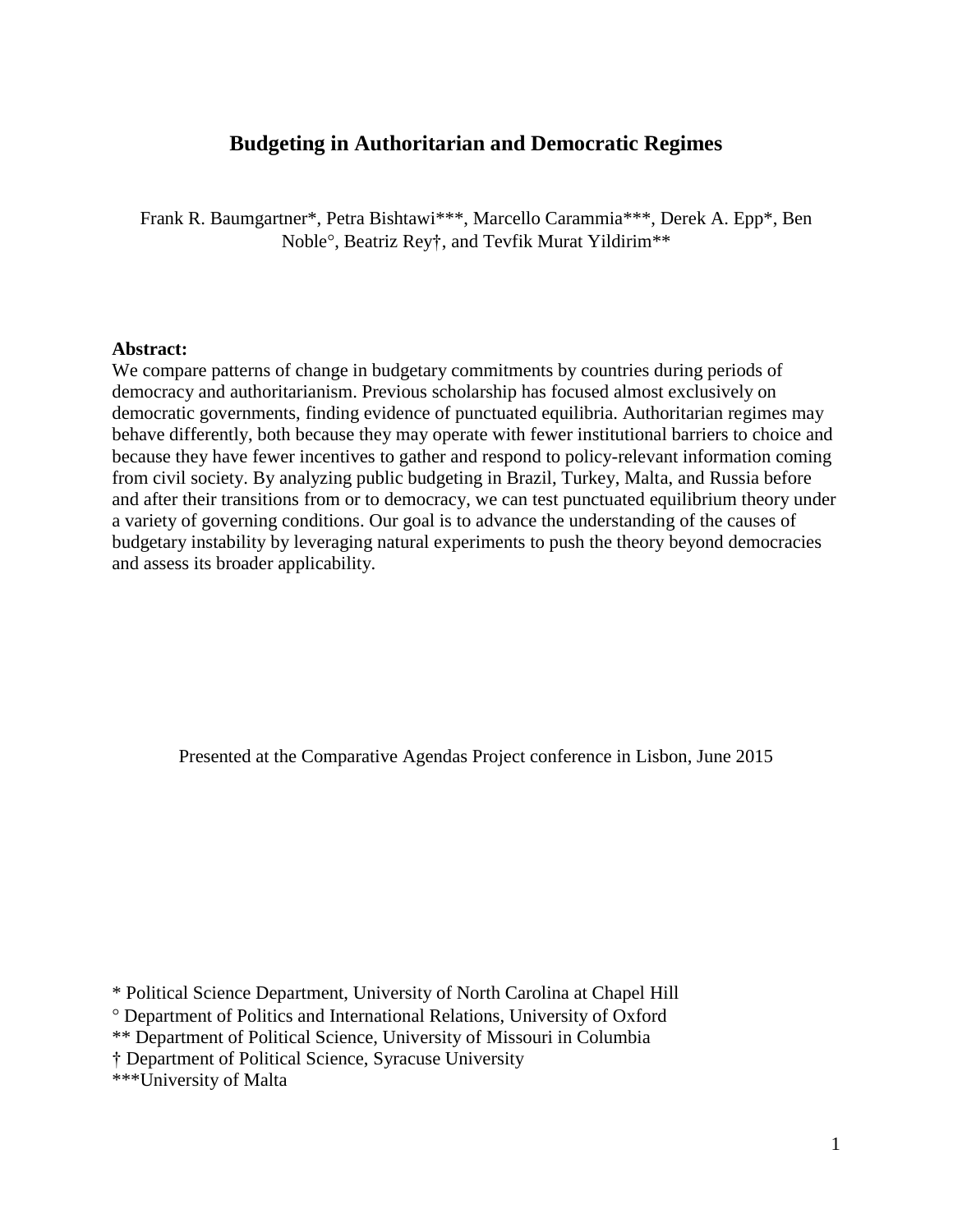Punctuated equilibrium theory (PET) describes how as a consequence of disproportionate information processing public policies change in a series of fits and starts, alternating between long periods of stasis where negative feedback forces maintain the status quo and brief, but dramatic, periods of change. While the theory accurately describes a broad range of policy activities, studies of PET have looked almost exclusively at Western democracies, where the wide availability of public budgets and other policy indicators facilitate longitudinal analysis. For example, the 2009 article "A General Empirical Law of Public Budgets" (Jones et al. 2009) focused only on European and North American democracies.

We test PET across different political regimes. First, in the context of authoritarianism and democracy by analyzing public budgeting in Russia from 1999 to 2015, Turkey from 1973 to 2005, and Brazil from 1964 to 2010. We then look at historical data from Malta during periods of colonial rule by the British (1826-1921), colonial self-government (1922-1957), and during a recent period (2001-11) since that country's 1964 independence.

Democratic and other regimes might differ with regards to budgeting in two opposite ways. On the one hand, autocrats face fewer checks and balances, so one might expect them better to be able to shift quickly in response to shifting context; this could be called the efficiency hypothesis. One the other hand, democracies may have higher capacity to gather information about social and other issues because of stronger and more independent civil society organizations including the press; the information hypothesis.

Under the efficiency hypothesis, an autocratic, working with few institutional constraints such as generating a super-majority (or even a regular majority) in a democratically elected and independent legislature, should be able to shift spending priorities when advisors recognize the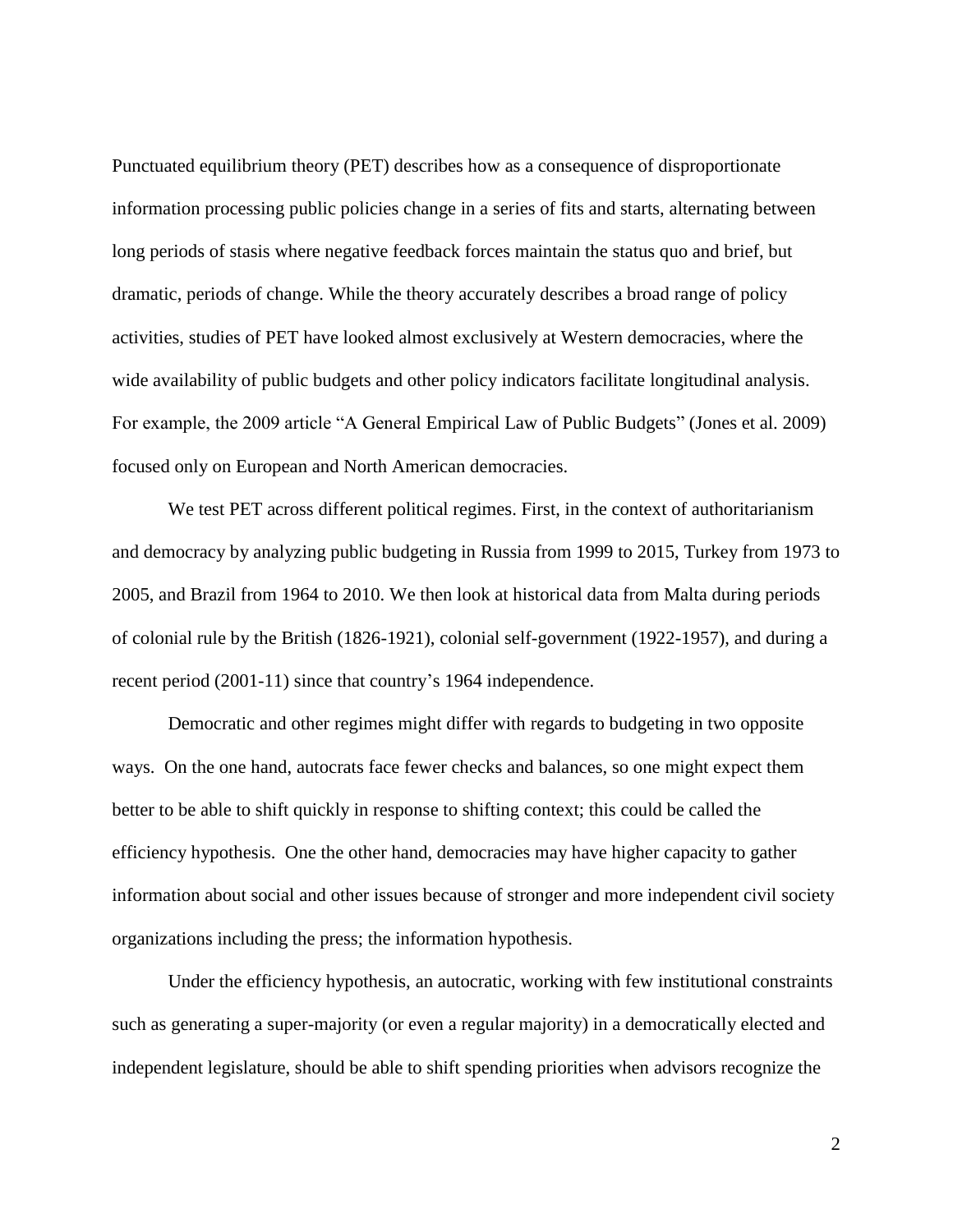need to do so. This decision-making efficiency would lead us to expect fewer punctuations in regimes where power is concentrated among a few political elites who can operate with broad institutional latitude. Institutional and decision-making frictions are lower, as all the power is concentrated, so decisions should be more efficient. Indeed, "making the trains run on time" is one of the main justifications for authoritarian rule, and democracies are often criticized for high decision costs if not deadlock and stalemate.

Democracies have a countervailing advantage however when it comes to gathering information: they have many uncensored sources of demands, information, and feedback about the impact of current policies through a more vibrant network of civil society organizations including political parties staffed by officials anxious to "feel the pulse" of various constituencies. By contrast, authoritarian regimes may be less capable of gathering, processing, and responding to information about societal problems because they have fewer independent sources of information, and indeed they may suppress certain kinds of information or have highly focused policy priorities. Subsequently, we would expect that the magnitude of punctuation in public budgets during periods of authoritarianism would be greater, as governments either fail to gather or ignore signals for longer than would be possible in democracies, only acting when problems grow so large that they threaten the stability of the regime.

Budget data for each country is compiled from various public records and to our knowledge the datasets assembled here are the longest and most accurate publicly available account of budgeting in any of the four countries. Empirical tests are straightforward and designed to distinguish between the two hypotheses. Using Freedom House scores we classify regimes as either "Not Free," "Partly Free," or "Free" for each year of data. Then, for each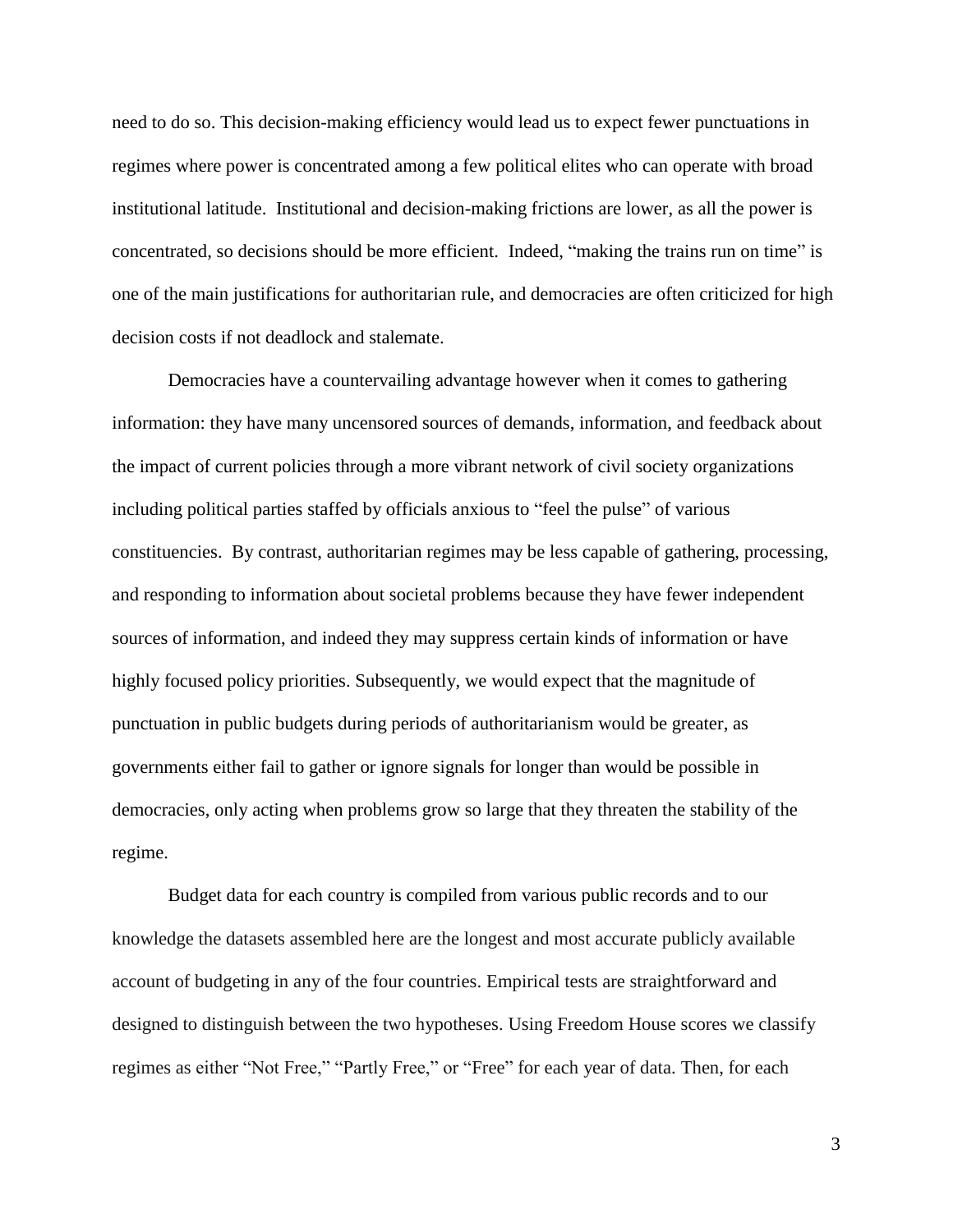country, we draw a distribution of budgetary changes corresponding to the different freedom scores. For Malta, where our data pre-dates the Freedom House scores, we consider the period of self-government as more politically open relative to the period of British colonial rule. Collective evidence strongly supports the information hypothesis, suggesting that any advantage authoritarian regimes gain through institutional efficiency is outweighed by information constraints.

The relative advantage that democratic regimes with a free system of the press and active social mobilizations have with regards to signal detection and problem recognition are poorly understood. Indeed, we know of no budgetary research that systematically compares political regimes with regards to these issues. Our contribution is to push PET forward by looking at the impact of institutional forms on patterns of budget reallocations. For all the regimes we examine there is a combination of policy stability and punctuations, implying that the distinction between authoritarianism and democracy (or different forms of democracy) is not fundamental for understanding budget allocations. The levels of punctuation observed differ substantially however. Theoretically we would expect democracies to have greater informational capacity than other political regimes and this idea finds support in the data. Policy stability can be added to the long list of attributes that favor democratic governance over its alternatives.

# **Background**

Baumgartner and Jones developed PET in 1993 through in-depth case studies of particular policy issues, such as nuclear energy and pesticide use. They found that policy changes in these areas were predominately incremental, but that occasionally radically new ideas would gain momentum causing a tidal shift in budgetary commitments toward these issues. In later work (2005) they introduced a more generalized methodology to demonstrate that government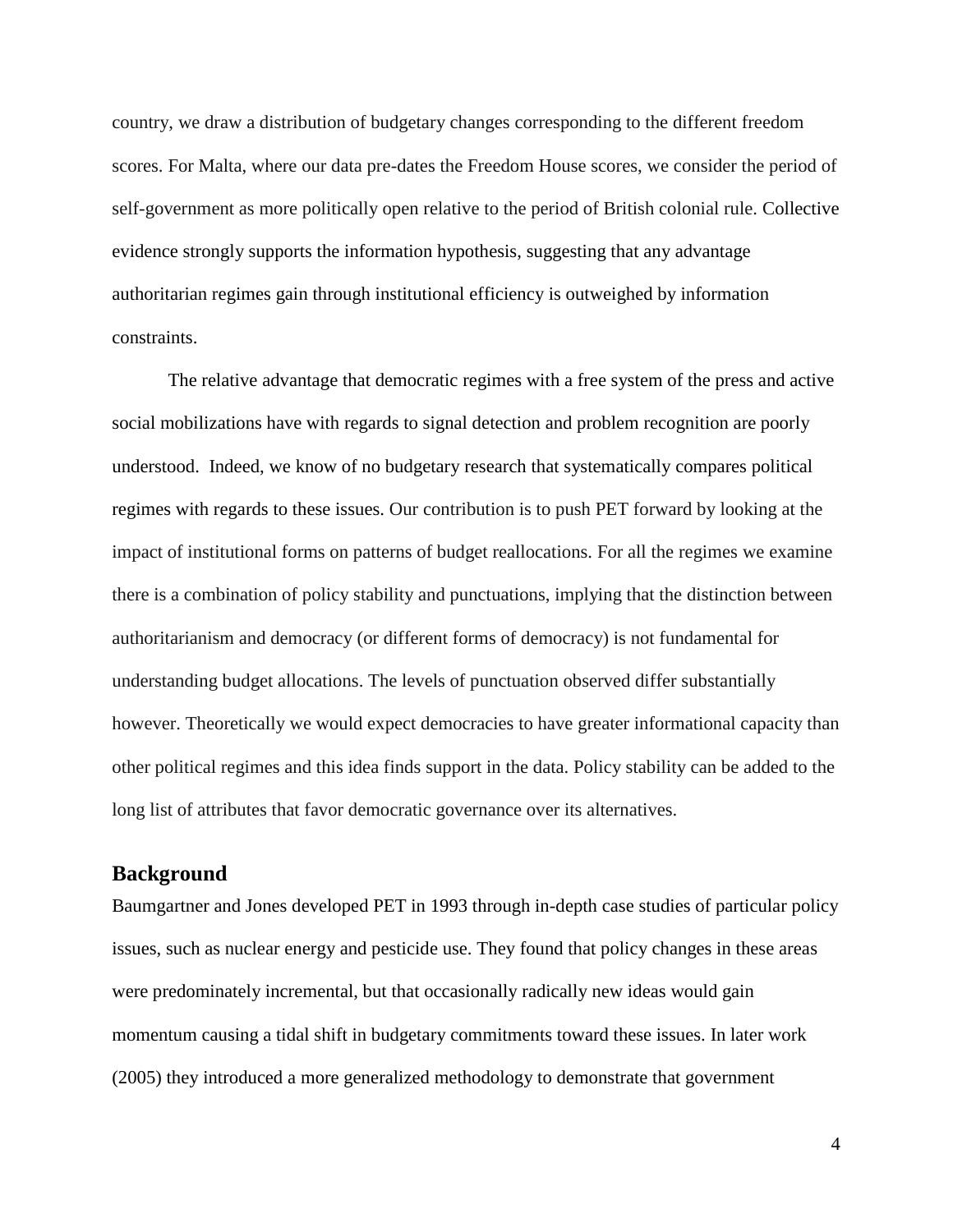policymaking is a fundamentally erratic process; characterized by long periods of equilibrium that are intermittently punctuated by dramatic changes. Their argument was this: Because policymakers are boundedly rational and the processing capacity of political institutions is constrained by rules, governments are disproportionate processors of information. The effects on policy change are two-fold. On one hand, an extreme allegiance to the status quo is built into the system. If attention is scarce, most issues most of the time will be ignored and it is difficult to justify changing the status quo in the absence of attention. But issues cannot be ignored indefinitely; societal problems will grow worse over time and eventually need to be addressed. When an issue finally receives attention, policymakers may be forced to enact dramatic policy changes, if only to catch up for the lack of moderate adjustments they failed to make as the problem slowly developed. Thus the model describes a system characterized by friction, where negative feedback forces are predominate, but occasionally give way to periods of rapid selfreinforcing change. With policymakers responding only to a limited number of urgent problems at any given time, issues beneath a threshold level of urgency are put on the back burner as attention is focused on the most pressing issues; there are always more issues that deserve attention than time to attend to them.

Disproportionate information processing has empirical implications. Padgett demonstrated in 1980 that the incremental model of budgeting (Wildavsky 1964) implied that changes in government policy would be normally distributed. If the inputs relevant to governing are stochastic and independent then policies based on an unbiased aggregation of these inputs would from the Central Limit Theorem result in a normal distribution. PET suggests that because governments are disproportionate processors of information the input aggregate process is far from unbiased. Instead some inputs become entrenched and received intense scrutiny, while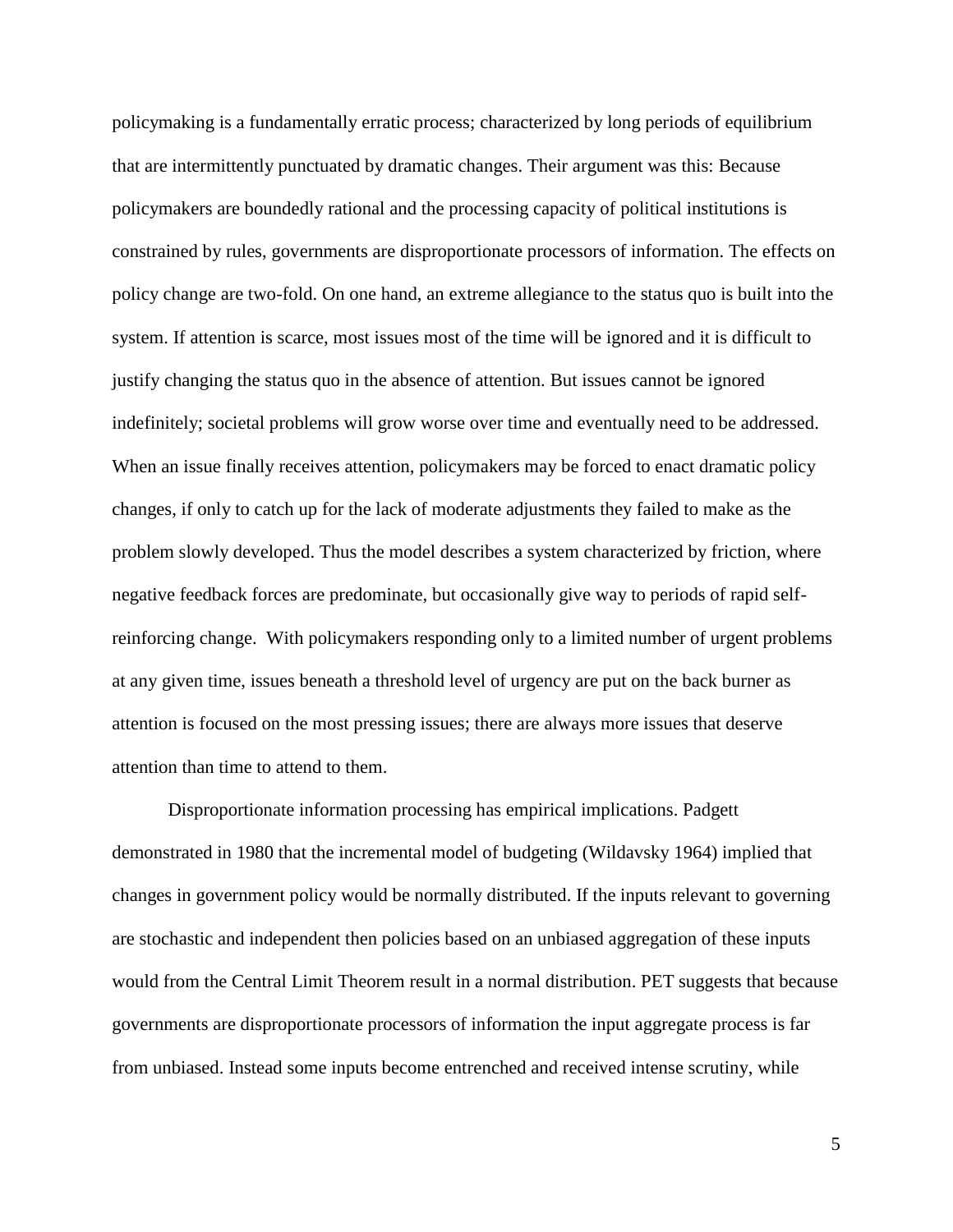many others are routinely ignored. Occasionally this balance is upset and inputs that were previously considered trivial are reprioritized as important indicators of some underlying social problem. Thus PET theory predicts that policy changes will fall into one of two categories: incremental when the status quo prevails, and dramatic during rare periods of imbalance.

Empirical support for this prediction is substantial. A long line of scholarship finds that distributions of changes in public budgets display a punctuated equilibrium pattern, characterized by high central peaks, "weak shoulders," and very long tails (Jones, Sulkin, and Larsen 2003; Jones and Baumgartner 2005; Breunig and Koski 2006; Baumgartner et.al. 2009; Jones et.al. 2009; Breunig, Koski, and Mortensen 2010; Robinson et.al. 2014). This research focuses on kurtosis, a summary statistic that measures the peakedness of a distribution. Higher kurtosis is generally taken as evidence of greater friction in the policy process that produced the given change distribution.

To date, Lam and Chan (2014) have conducted the only test of the PET in the context of nondemocracies. (Pauw [2007] also demonstrated that South African budgets showed high levels of kurtosis, based on an analysis of program-level budget data from 2003 through 2010.) Looking at the case of Hong Kong, Lam and Chan propose that nondemocracies are characterized by greater friction than democracies because the constitutional design of these regimes centralizes power at the highest level of government, blocking out external interferences to political processes. According to them, in the absence of electoral and participative mechanisms that are characteristic of democratic governments, officials lack the incentive to monitor and respond to the external environment. Of course, one could also note that the nondemocratic regimes face few constraints once they decide to reallocate resources: there is no requirement to bargain with an independent legislature, rival parties, or other veto players who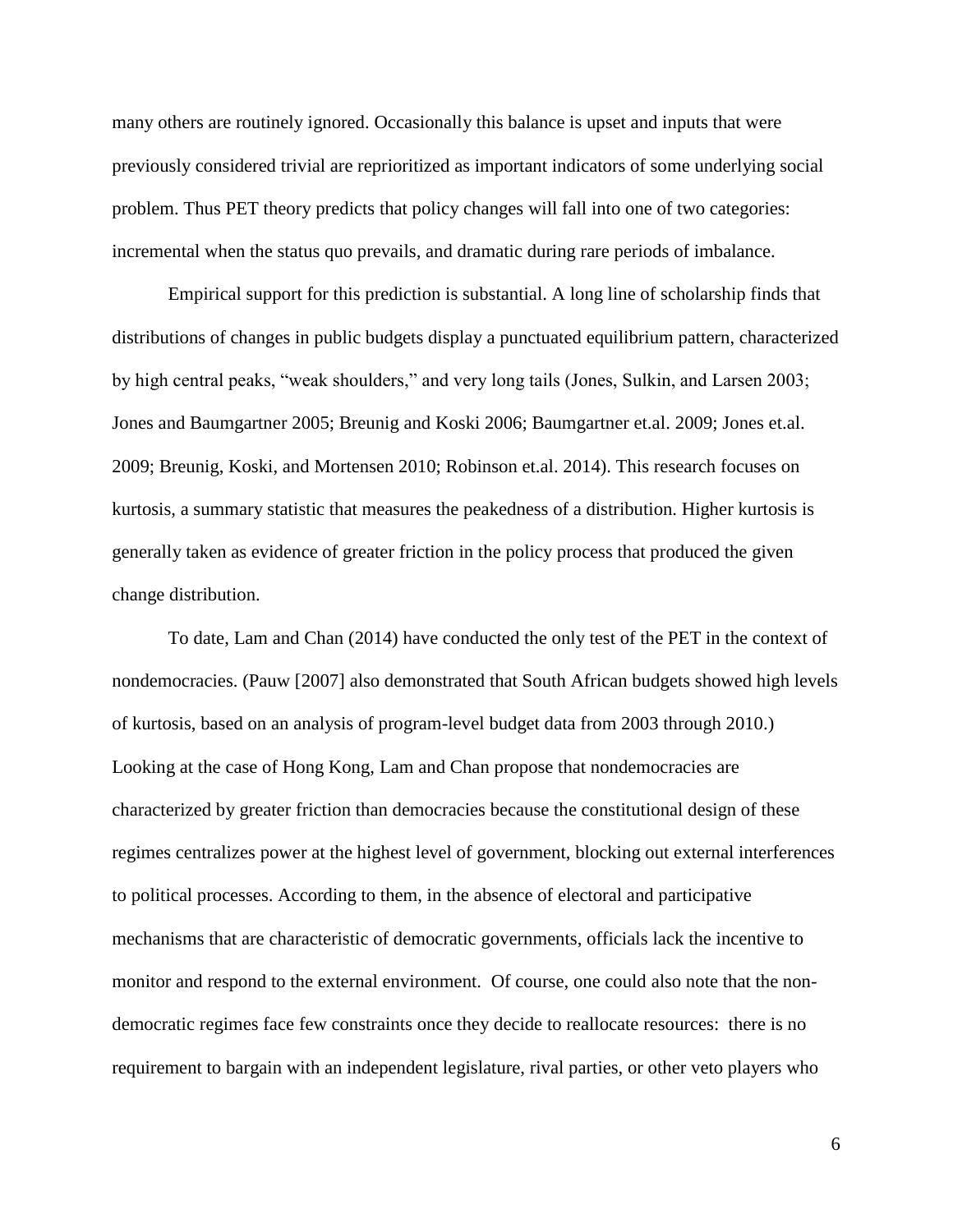may stand in the way of smooth adjustment to shifting needs. Thus, one could potentially argue that the merit of authoritarianism is in giving full control to the executive to respond to shifting social issues as needed. On the other hand, informational capacity is typically reduced.

Within such a system, Lam and Chan argue, under-response or stasis is extended; changes are reduced to prolong stability through mechanisms of negative feedback. However, the authors predict that pressure for change can build up to dangerous levels; especially when it reaches levels high enough to threaten the authority of the regime. The result of the two dynamics is a highly punctuated policy process "in which the policymaking is too insulated to react until the built-up pressures can no longer be resisted. But once it happens, the policy response can be radical and extremely forceful" (Lam and Chan 2014; 123). We join Lam and Chan in pushing forward to investigate patterns of public budgeting outside the context of advanced industrial democracies.

# **Hypotheses**

Democracies are designed to translate citizen inputs into policy outputs. This is most often achieved through the electoral connection: officer holders wishing to keep their jobs must legislate in accordance with their constituents' political attitudes. Thus the onus is on policymakers to be active seekers and consumers of information. Lazy representatives who ignore the problems facing their constituents may soon be voted out of office.

Policymakers in authoritarian regimes do not have to answer to voters. This erodes the informational capacity of authoritarian governments on two fronts. First, it creates few incentives for leader to seek out information. Indeed, structures that facilitate the flow of information in democracies, such as freedoms of speech and press, are often missing in authoritarian regimes and information is frequently censored or manipulated in favor of the regime. Second, whatever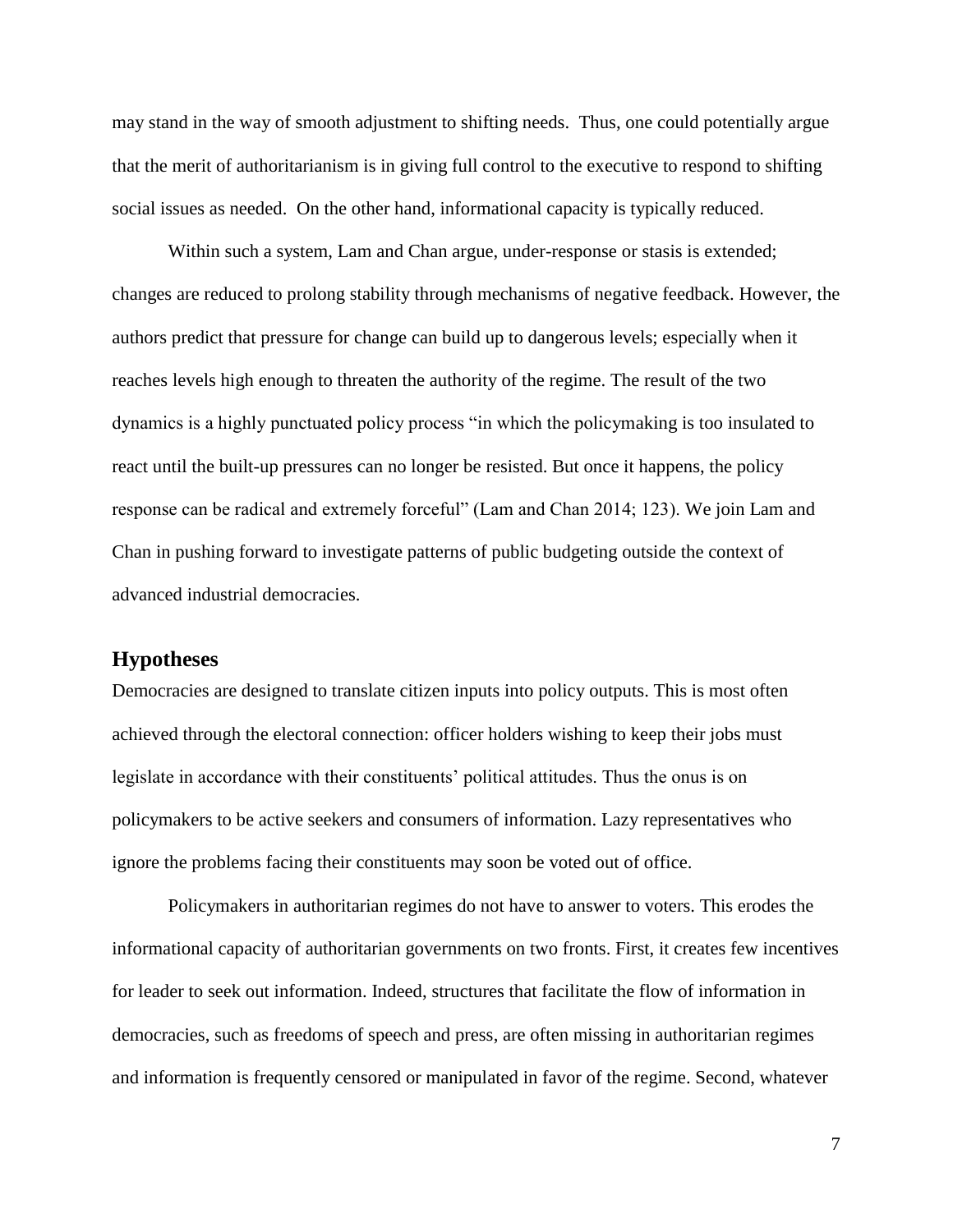information is received by policymakers can more easily be ignored. Autocrats who want to keep their jobs must act only when problems have grown to such an extent that unrest, either within the regime or society at large, appears eminent.

Another set of institutional features of democracies and authoritarian systems works potentially in another way. The autocrat controls the levers of government; the democratic leader may have to negotiate more compromises. So, whereas democratic leaders may get more signals and be more aware of changing social demands or trends, they may not have the capacity unilaterally to respond. An independent legislature, a judicial body, or members of rival parties sharing control of a coalition government may refuse to cooperate; in sum a democratic regime typically has some institutional barriers to action, and these are usually much greater than what would exist in an autocracy.

We therefore propose two competing hypothesis. The first is the "informational advantage" hypothesis. Every government has a certain threshold of institutional response. Below the threshold policymakers ignore problems; above the threshold they attempt to solve them. Authoritarian regimes lack an electoral connection, so the response threshold may be higher than in democracies. In democracies, problems can be safely ignored only until representatives worry that their constituents will vote them out of office. Policymakers in authoritarian regimes can ignore problems to the point at which social discontent threatens regime stability. Voting is much less costly than revolt, so in general we can expect democracies to be more responsive to information. Thus, we hypothesize:

#### *Public budgeting in democracies will show lower levels of kurtosis than other political regimes.*

The counter hypothesis is that any information gains provided by democratic institutions are outweighed by the frictions that accompany such institutions. This is the "institutional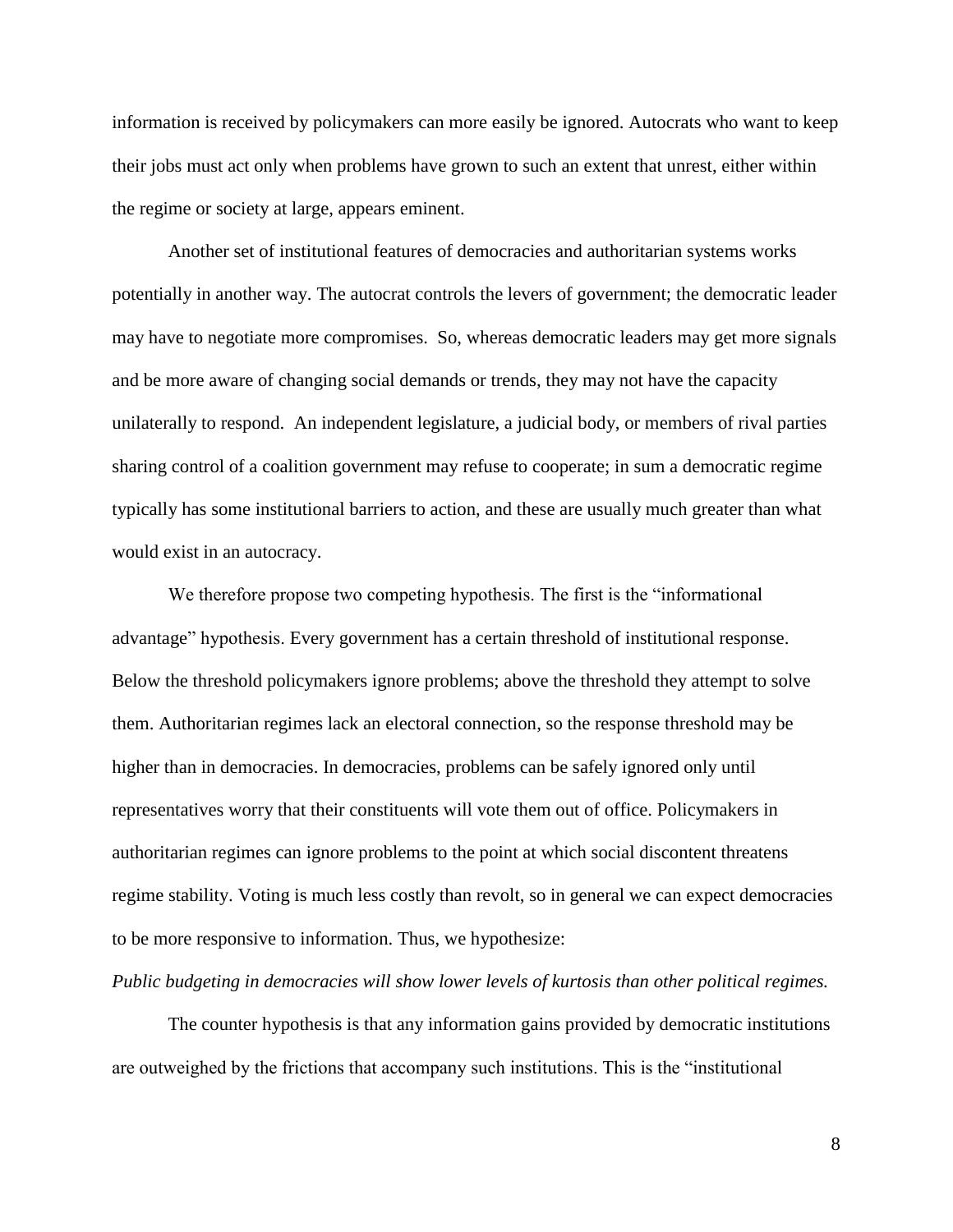efficiency" hypothesis, which suggests that authoritarian leaders may be better situated to act to resolve social issues than their democratic counterparts. Furthermore, some autocrats have grander ambitions than preventing revolt and may therefore be more responsive to information. Examples of authoritarian regimes that adopt democratic institutions to maintain power are abundant in the literature (Gandhi & Przeworski 2007, Brownlee 2007, Gandhi 2008, Magaloni 2008, Malesky & Schuler 2010; Brancati 2014). Many authoritarian regimes may combine information search with the institutional freedom to act rapidly in order to solve developing social problems, thus greatly reducing overall levels of friction. The institutional efficiency hypothesis thus states:

#### *Public budgeting in autocracies will show lower levels of kurtosis than other political regimes.*

Although autocrats might face fewer institutional constraints – particularly regarding executive-legislative relations – the ability to act decisively might be hindered by intra-elite policy differences. As Tsebelis (2002: 90) notes, "while nondemocratic regimes are generally considered to be single veto player regimes, close analysis may reveal the existence of multiple veto players." Roeder (1993), for example, analyses the within-regime roots of resistance to systemic reform in the Soviet Union. If this is the case, then it is likely to moderate any authoritarian advantages over democracies in reducing institutional sources of friction.

## **Budget Data**

Previous scholarship has focused almost exclusively on Western democracies because these countries make available longitudinal data. Using original source documents we introduce four new datasets: public budgets in Russia from 1999 to 2015, Turkey from 1973 to 2005, Brazil from 1972 to 2010, and Malta from 1826 to 1957 and from 2001 to 2011. These budget series are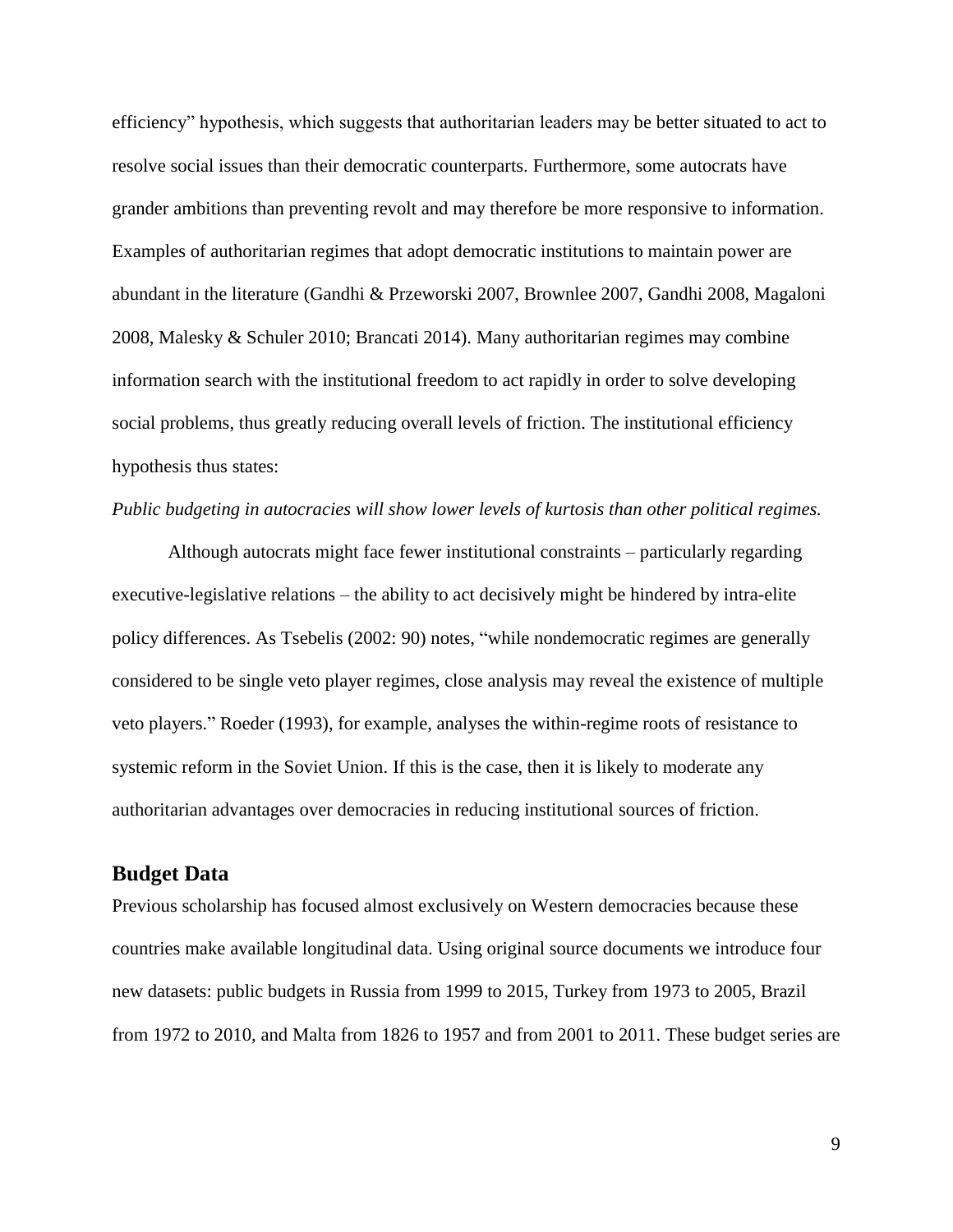significant in that they span periods of authoritarian and democratic rule, allowing a unique test of PET theory. Table 1 provides a summary of the data.

| Country       | <b>Time Period</b>              | N     | Budget Type             |
|---------------|---------------------------------|-------|-------------------------|
| Russia        | 1999-2004; 2005-2007; 2011-2015 | 950   | <b>Budget Authority</b> |
| Turkey        | 1973-2005                       | 553   | <b>Budget Authority</b> |
| <b>Brazil</b> | 1964-1985; 1995-2010            | 1,810 | <b>Budget Authority</b> |
| Malta         | 1827-1937; 1947-57; 2001-2011   | 3,074 | Expenditures            |

Table 1. Data Characteristics

Note that for Russia and Brazil, inconsistencies in the reporting and management of public records preclude the use of uninterrupted time series. Another limitation is that budget authority is unavailable for Malta and instead we use annual expenditures. Budget authority measures the amount of authorized spending, rather than the amount that was actually spent in a given year, and is therefore a better measure of government decision-making. However, budget authority is often unavailable and scholars have substituted expenditures with no large effect on the shape of budget distributions.

We also proceed with some caution as to the reliability of the budgetary record during periods of authoritarian government. Authoritarian regimes are known to repress or alter information, which may compromise the integrity of any budget data that is made public. A symptom of this is the relative inconsistency in the use of budget categories during the authoritarian periods. Categories are often redefined from one year to the next, which limits our ability to assess longitudinal changes in budgetary priorities. This is more problematic in Russia and Brazil, where our data covers lengthy periods of authoritarian rule, and less so for Turkey, which sees only relatively brief military interventions during our period of study, and Malta where the British kept accurate accounting records, known as "Blue Books." We do not claim that the data we assemble for the authoritarian periods is complete in the sense that it records every allocation made by these regimes, only that it is the most complete account that can be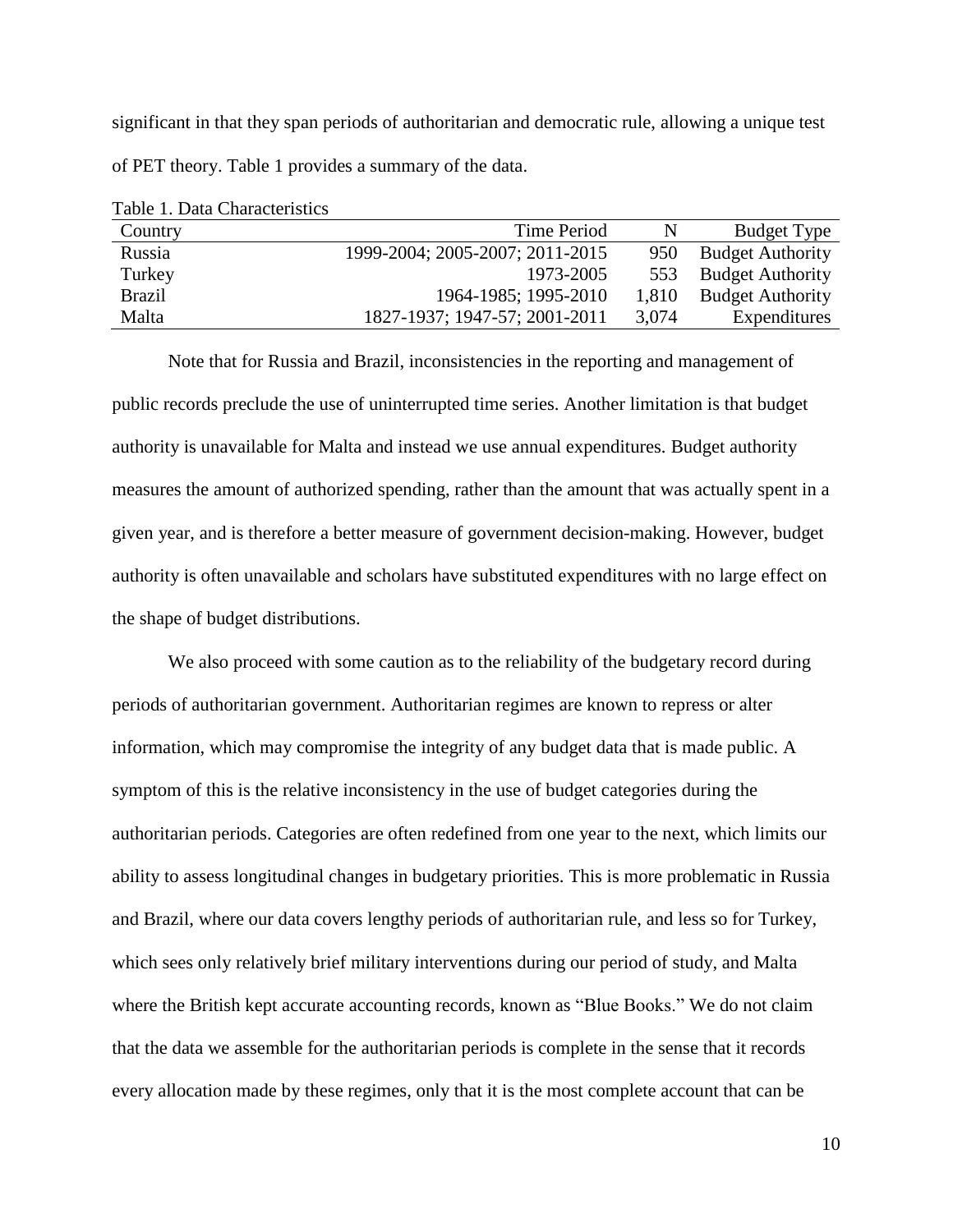compiled from public records. But we have no reason to believe that authoritarian regimes systematically repress either very small or very large allocations; censorship should be neutral with respect to the shape of budget distributions. Before proceeding to results, we briefly review each dataset and the historical context of each country during the periods of study. We are also careful to include those budget categories which are consistently defined between two years; that is, we exclude from the analyses below any budget changes which might reflect a shift in the definition of the stated budget category. (That is, the changes we report below are real, not artifacts of shifting category definitions.)

### *Russia*

The political environment has varied considerably in post-Soviet Russia. Following the collapse of the Soviet Union, the country experienced an unprecedented level of political competition, media freedom, and economic liberty. However, the concomitant collapse in state capacity meant that President Yeltsin's tenure was also marked by economic turbulence, threats to the territorial integrity of the federation, and "feckless pluralism" (Carothers 2002: 10) instead of consolidated multi-party politics. In response to this impression of disorder, Vladimir Putin set out on a project of re-establishing state control on his election to the presidency in 2000 — an aim aided greatly by the concurrent rise in world oil prices.

Although there are notable differences in how post-Soviet Russia's political system has been classified, there is a broad consensus of an authoritarian turn under the leadership of President Putin. Freedom House changed its classification of Russia from "Partly Free" in 2003 to "Not Free" in 2004, citing "the virtual elimination of influential political opposition parties within the country and the further concentration of executive power" (Freedom House 2005). Along with executive dominance over the legislature — thanks to the rising seat share of the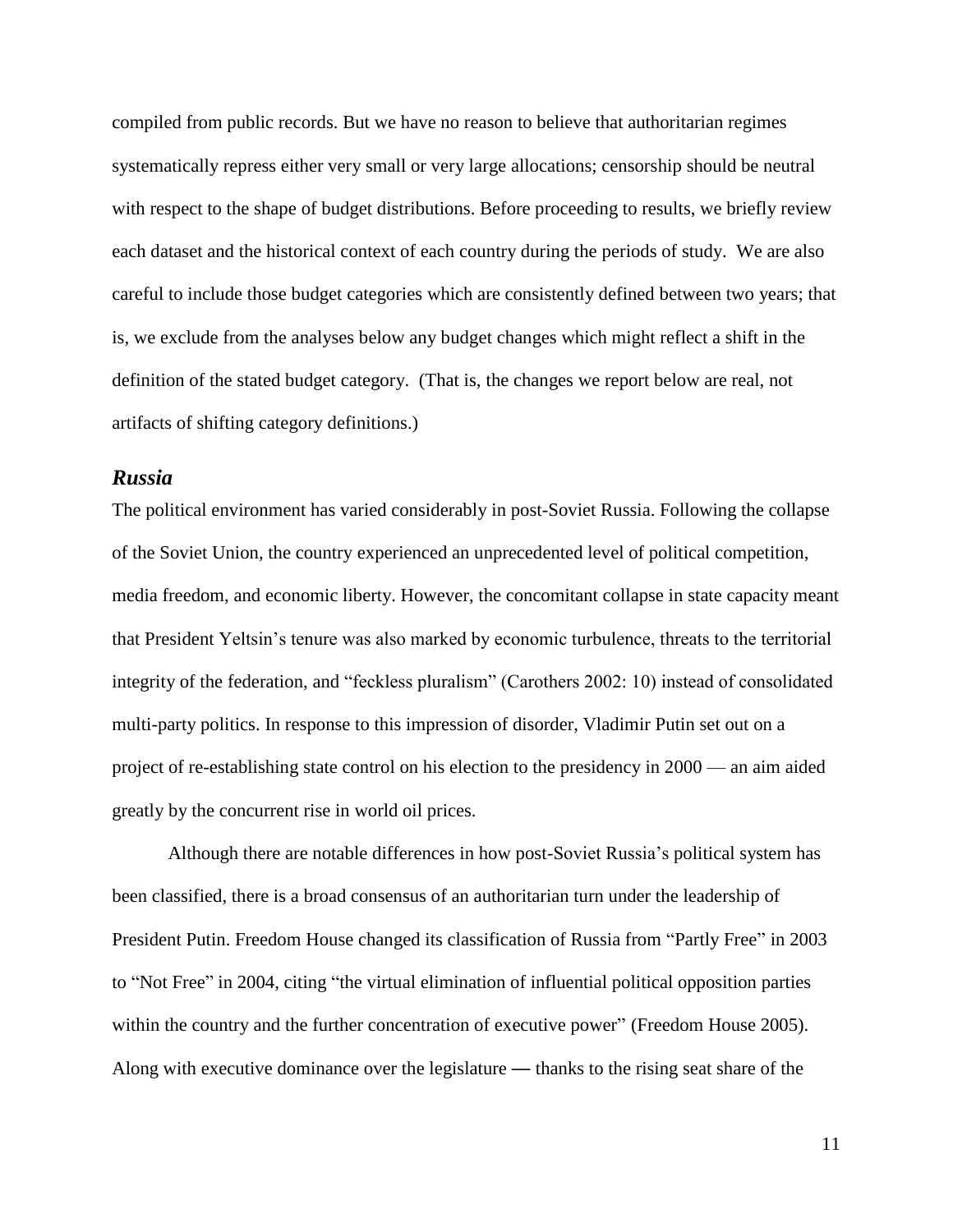"party of power," United Russia — the Putin administration clamped down on media freedom, removing most independent television news outlets. In addition, oligarchs with political pretensions — most notably Mikhail Khodorkovsky — were threatened into exile or imprisoned.

This narrative of increased executive control was also reflected in budgeting practices. Whereas budgets passed in the 1990s were subject to intense lobbying during legislative passage, often resulting in delayed promulgation and making the resulting laws un-implementable, budgeting in the 2000s became a much more orderly affair, with fewer channels for outside influence on executive tax and spending decisions. However, the rise of the executive branch and subsequent gains in institutional efficiency went hand-in-hand with the loss of public transparency. Information for the 2008 through 2010 budgets are not available, as complete subcategory spending figures were not made public by the executive — something that, according to Cooper (2007: 2), constituted an "unprecedented degree of classification [opacity] of the budget."

# *Turkey*

The history of Turkish democracy can best be described by large fluctuations starting from the multiparty politics in 1950. Although the end of single-party political system was of great importance for the democratization of Turkish politics, the newly elected government under the leadership of Adnan Menderes soon embraced undemocratic practices to restrict opposition activities. As the deteriorating relations between government and opposition reached its peak in 1960, the military intervened in politics for the first time since the establishment of the Republic (1923), removing the government party from office and executing its leaders. Shortly afterwards, in 1961, elections were held and Turkish politics entered into a new phase, one in which polarization and political violence increased dangerously to the point at which the military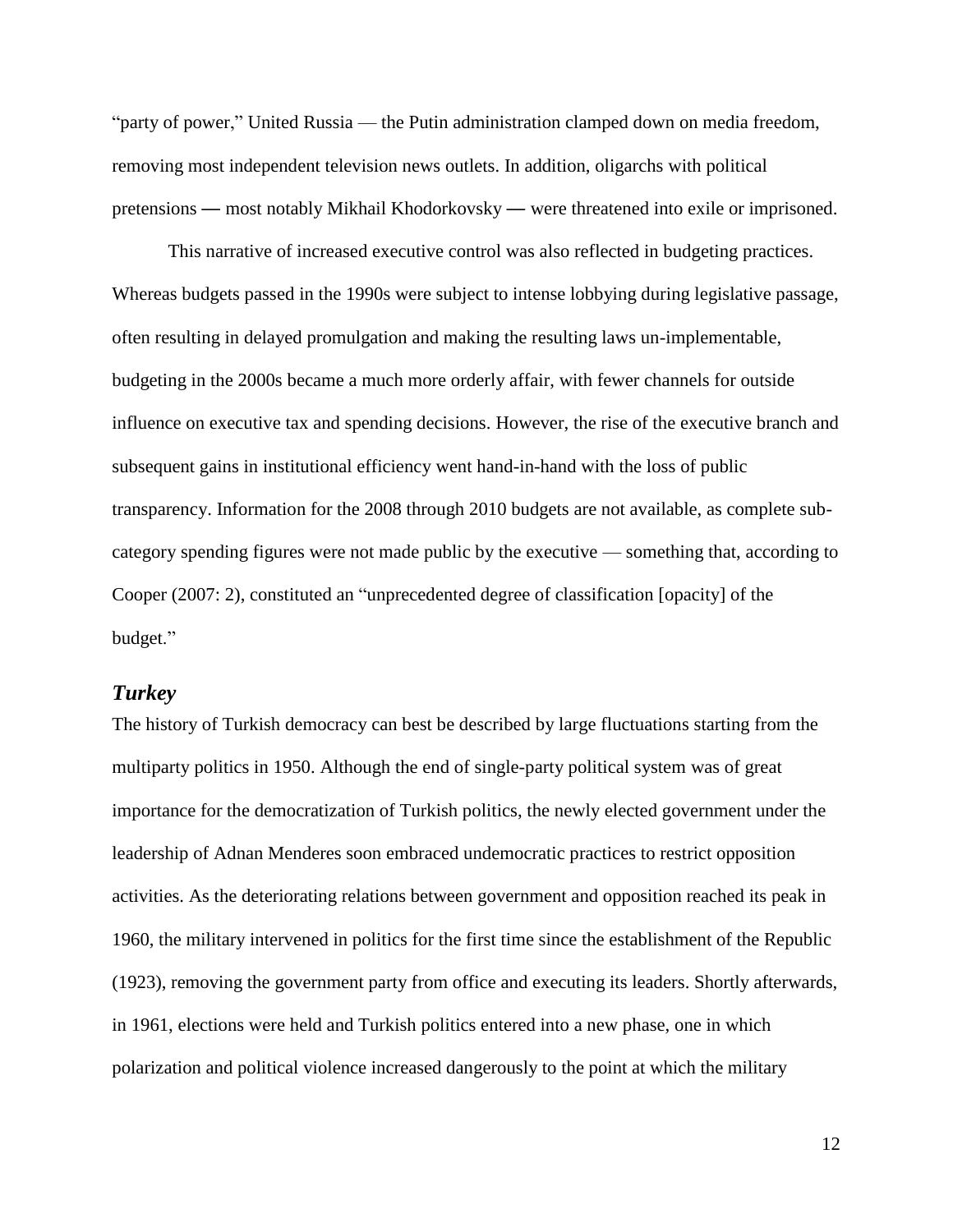intervened in politics for the second time by delivering memoranda. However, violence and political instability continued to develop (Tachau and Heper 1983). In the following ten years, politics was mostly dominated by unstable coalition and minority governments, resulting in right-wing/left-wing political violence. For the third time, in 1980, the military took control of the government and banned all the political activities temporarily until 1983. The influence of military on politics has been restricted only after late 2000s during the AKP's (Justice and Development Party) government.

Although Turkish politics faced three military interventions in two decades (1960, 1971 and 1980), the role that the military played was categorized as "moderator" and "guardian" as these military regimes ended soon after the political authority was restored (Tachau and Heper 1983). Instead, the conditions that put Turkey among "partly-free" countries emerged under civil governments. Electoral threshold of 10% that prevented certain parties from winning seats in parliament and bans on political activity of the Kurdish elite harmed political rights and civil liberties in Turkey during 1990s. Moreover, freedom of expression had long been limited in Turkey; many journalists were accused of insulting state officials and imprisoned in 1999 (see Freedom House Report Turkey 1999), which received much attention particularly from the EU and leading non-profit organizations.

The Turkey data covers the period of 1973-2005; 1974-1979 is categorized free and 1980-2005 partly free. The latter period coincided with the rise of the Kurdish movement in the country: Turkey's treatment of its Kurdish citizens has been the main obstacle to the democratization of Turkish politics (Ergil 2000). There are good reasons to expect that certain political and social groups were isolated from the decision-making process and their demands were not taken into consideration during this period.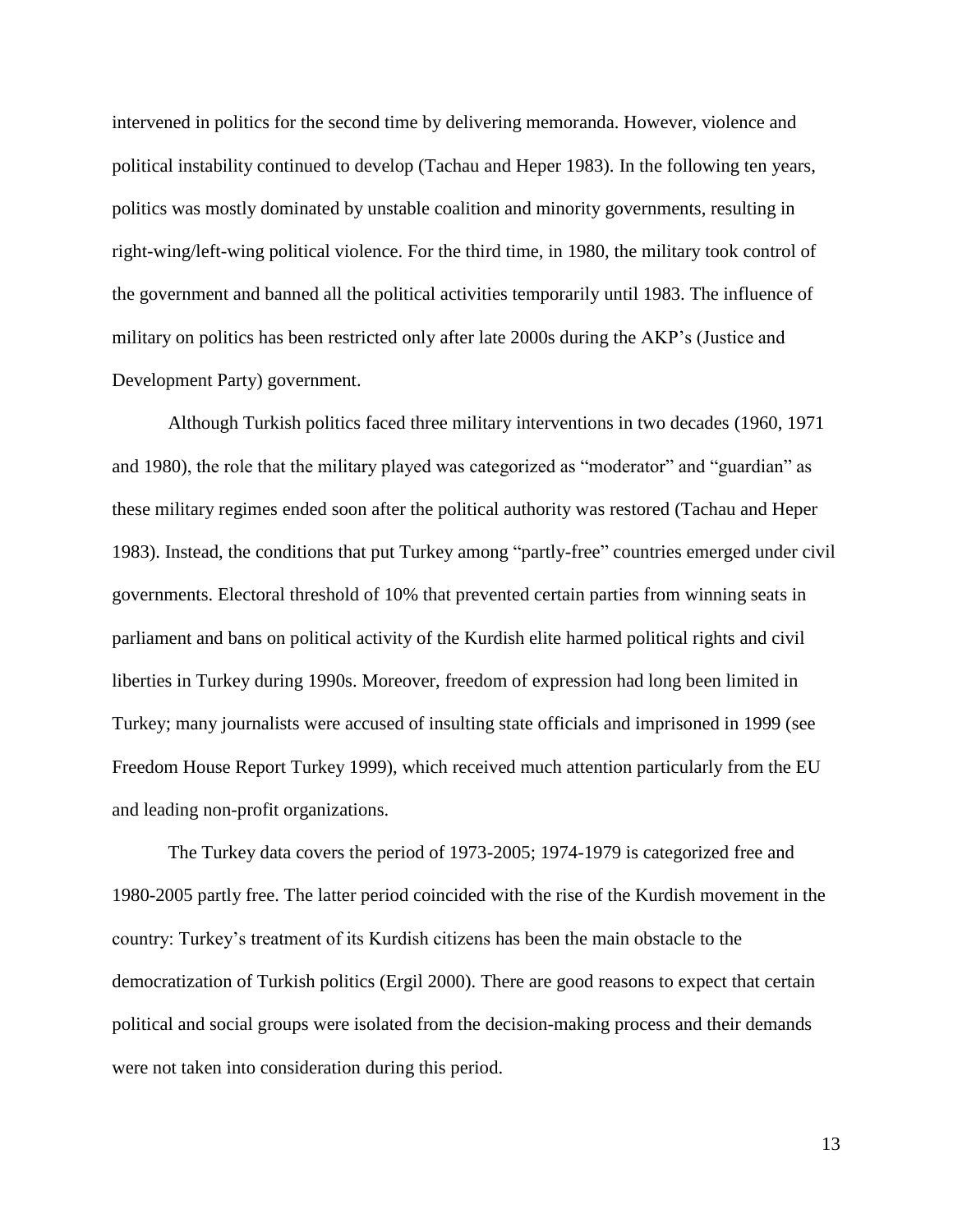#### *Brazil*

Our analysis focuses on the years of authoritarian rule (1964-1985), and, in the democratic period, the years of center party rule (PSDB, 1995-2002, during which the president was Fernando Henrique Cardoso) and the years of left party rule (Workers' Party, or the PT, 2003- 2010, during which the president was Luiz Inácio Lula da Silva). The authoritarian years under the Brazilian military can be divided into two periods. The first (1964-1974) was characterized by the dominance of a hard-liner group of military officers, economic prosperity, and the relative absence of social unrest. The second (1975-1985) was characterized by the dominance of the moderate group of military officers, economic crisis, and presence of social unrest.

The first period of the military regime was marked by the severe restriction of political and civil rights. The government interfered in almost all labor unions and civil society organizations, strikes were banned and student movements were declared to be extinct. Political rights were also suspended. The government established indirect elections for presidents and governors. Only two political parties were allowed to exist: the *Aliança Renovadora Nacional* (ARENA), the regime party, and the *Movimento Democrático Brasileiro* (MDB), the opposition party. During this period, rulers temporarily shut down Congress in 1968 and edited the Institutional Act 5 (AI5), suspending all democratic rights and constitutional freedom.

During the second period of the military regime, Brazil's economy started to suffer the effects of the oil shock of 1973 combined with the maintenance of investments in unfavorable conditions. Although the government tried to contain the crisis, a second oil shock (1979) jeopardized its plan. The annual rate of inflation did not stop growing during this period, which did not stop the Brazilian military regime from focusing on economic growth at all costs (Skidmore 1988). President João Figueiredo, the last military ruler to occupy office, turned to the IMF for assistance (Baer 2014) in 1982. Several sectors of society began to organize in this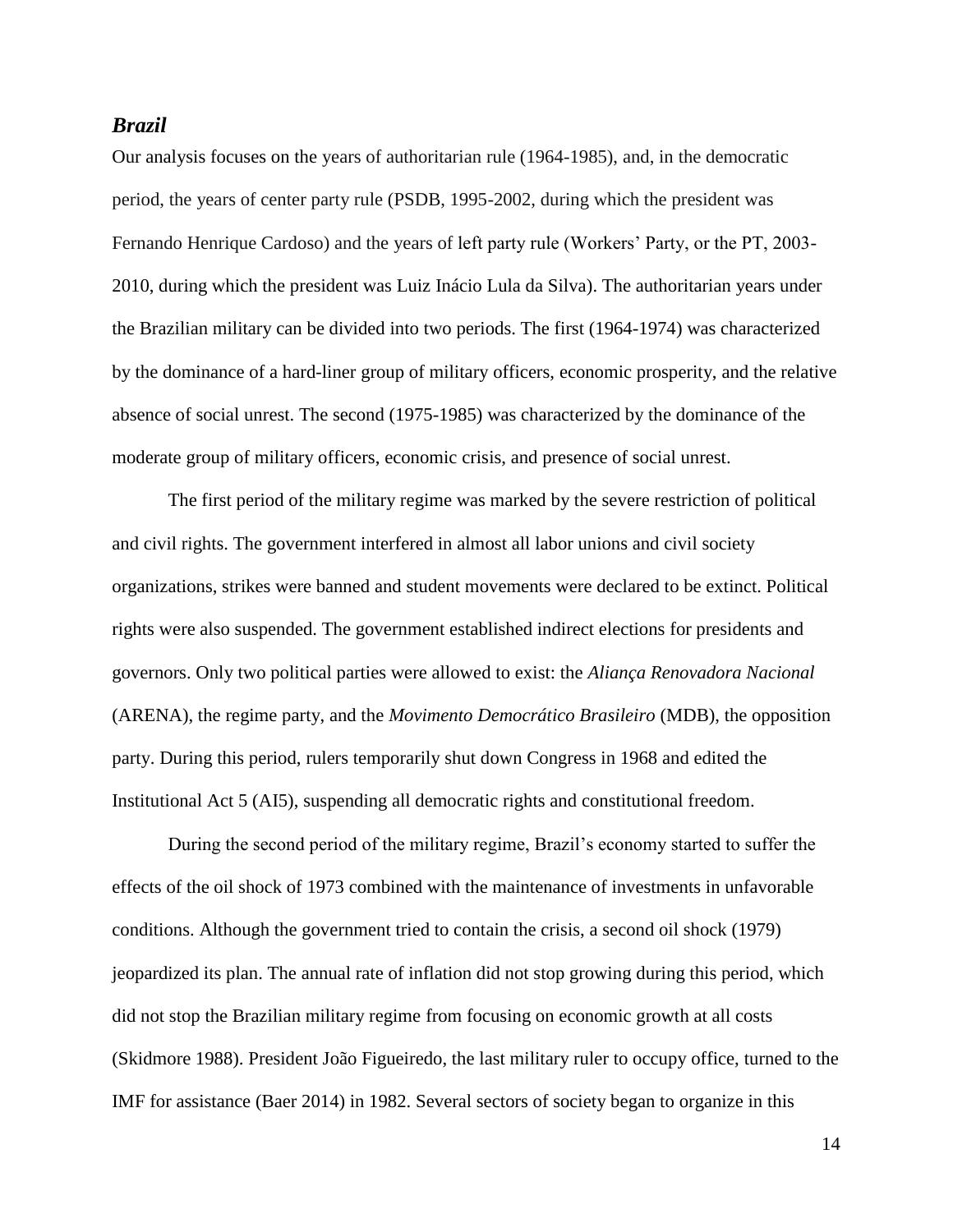period (for instance, the "*Diretas Já*" movement demanded direct presidential elections between 1983 and 1984), which forced the government to promote some institutional reforms, such as the end of the censorship of radio and television.

The transition to democracy occurred in March 1985 when President José Sarney took office after the death of Tancredo Neves, who had been indirectly elected president by an electoral college. Freedom House notes the transition, changing its classification of Brazil from "Partly Free" to "Free" in 1985.<sup>1</sup> These political changes also marked the beginning of a tumultuous economic period. From 1985 to 1994, Brazil had four different currencies (Cruzado, Cruzado Novo, Cruzeiro, and Cruzeiro Real). The country suffered with hyperinflation that reached levels as high as of 81.3% in a single month in 1990 (Bresser Pereira and Nakano 1991). Budget data for this period is scarce and unreliable. For these reasons we exclude 1986 to 1994 from our analysis.

### *Malta*

 $\overline{a}$ 

Malta was under direct rule of the British Crown since 1800. British troops were called to liberate the island from the Napoleonic army after only two years of French domination, which in turn had posed an end to the unique confederal theocracy of the Order of St. John, known as the government of the Knights. When the British took over Malta, they centralized decisions under their authority. Ever since, the political history of colonial Malta was one of continuous

 $<sup>1</sup>$  Freedom House ranks the country as Partly Free again from 1993-2002. Such classification is</sup> justified by increases in violence and lawlessness on the part of the police, upsurge of organized crime, lack of respect for indigenous rights, and corruption within the federal government. From 2003 on, Freedom House ranks the country as Free due to improvements in political rights. In particular, Freedom House highlights the holding of a free and fair election in which an oppositional presidential candidate of a different ideology from the ruling coalition (Luiz Inácio Lula da Silva, Workers' Party) was elected.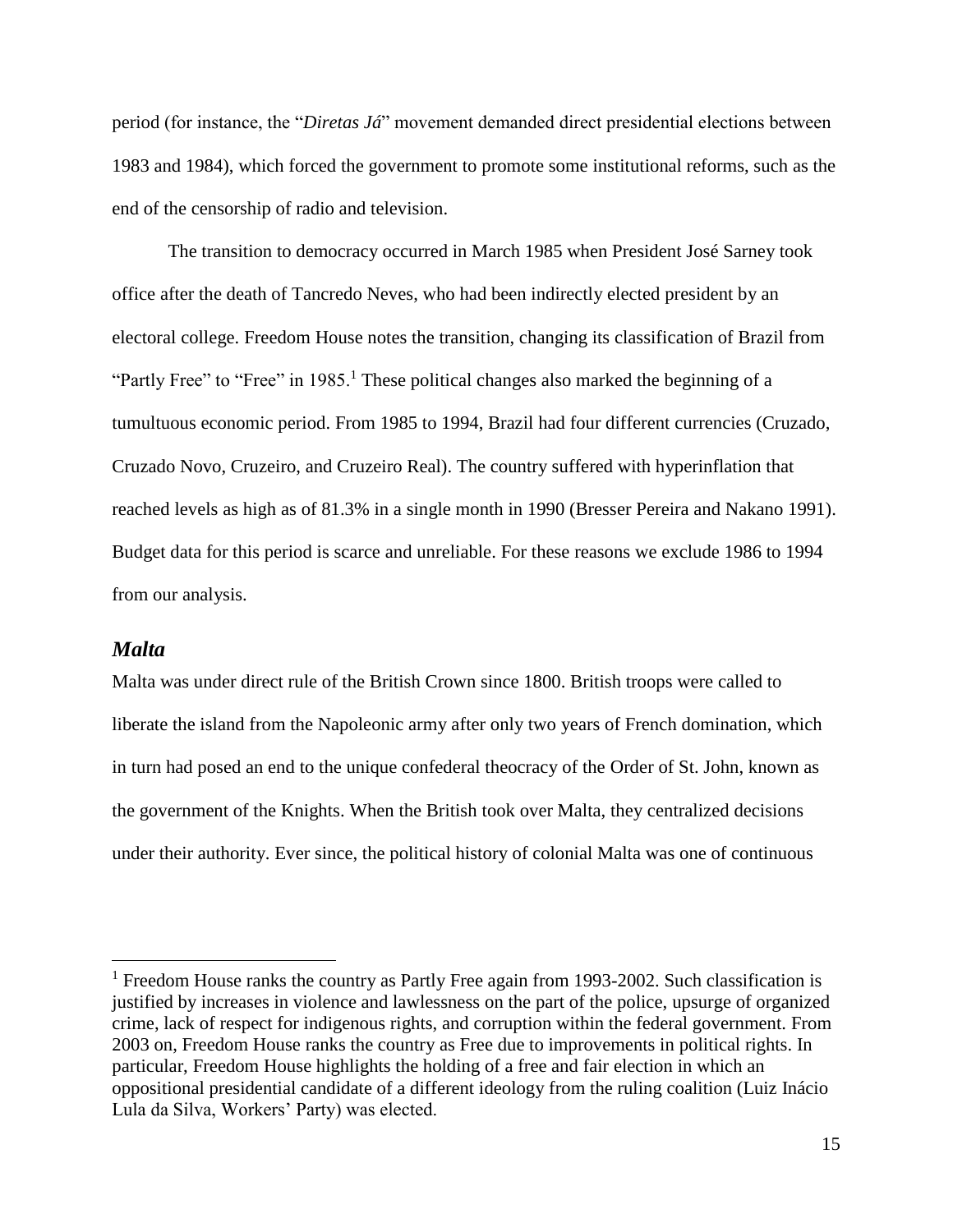requests of self-government by the Maltese, and reluctant, intermittent concessions by the UK (Frendo 2000).

The British rule of the first decades was effectively a "gubernatorial autocracy" (Cremona 1997). Representatives of the Maltese population were kept out of any decisionmaking body, and civil liberties were suppressed. The King bluntly rejected the requests of constitutional government, representative political bodies, independent tribunals, and freedom of expression. Representation in a consultative Council of Government with consultative powers was first granted in 1835; Maltese members, however, were a minority, and they were nominated rather than elected.

The first elected Council of Government was introduced with the 1849 constitution. Maltese representatives were still a minority of the members, and suffrage was limited by sex, age, literacy, property, and income; which restricted the electorate to less than four percent of the population. In addition, while the Council had decision-making power, the Governor could override its deliberations. A new constitution granted in 1887 established a Legislative Council with a majority of elected Maltese representatives. However, the Governor could still veto or override its decisions, and while limitations to suffrage were relaxed, the electoral body was still restricted to five percent of the population. When the elected members took a confrontational stand against the colonial government, the constitution was revoked.

A real change was introduced in 1921, when social pressures created by WWI led to the promulgation of a new constitution. The Amery-Milner constitution introduced a bicameral system with legislative powers. A number of matters – including trade, foreign relations and defense – were reserved to the Imperial government; and suffrage was still restricted, including by sex. And yet, the 1921 constitution marked a radical change with the introduction of self-rule.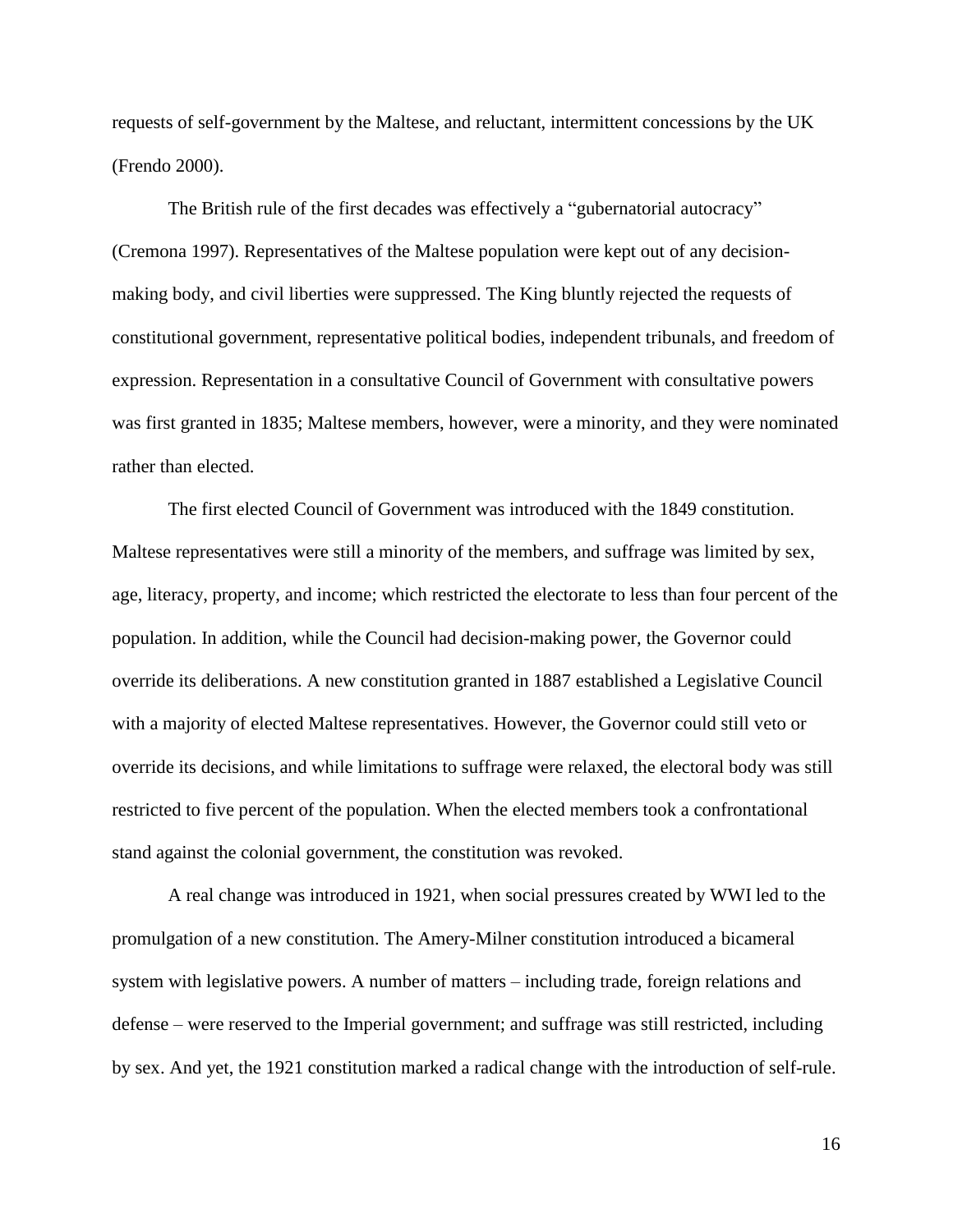The next significant changed happened in 1947, when a national assembly approved a new constitution which introduced universal suffrage and restricted the reserved matters to those touching "public safety."

While post-second world war Malta had fully representative institutions, it still was a British colony. The 1961 Constitution finally established "the state of Malta" which obtained independence from Britain on 21 September 1964 following a referendum. The Constitution was amended in 1974 to make Malta a Republic. Although Malta had a democratic constitution, a free press, and a pluralistic party system, the first decades after independence were years of democratic consolidation. Its perfect two-party system, coupled with hyper-majoritarian political institutions (Pace and Carammia forthcoming), meant that one party could rule the country after winning the elections by narrow margins of as little as one thousand votes. The charismatic government of Dom Mintoff, the leader of the Labour party in government between 1971 and 1987, was particularly controversial. Mintoff steered Malta toward the non-aligned movement, and tightened relations with such countries as Libya and North Korea. Eventually, civil liberties were tightened during the final years of Labour government. This reflects in Freedom House rankings, where Malta is classified as Partly-Free between 1983 and 1987. That was a short parenthesis, however; for the rest of the period covered by Freedom House, independent Malta was always classified as a free country. In 2004, forty years after gaining independence, Malta became a member of the European Union; four years later, it introduced the Euro as its currency.

# **Results**

Freedom House quantifies the amount of political rights and civil liberties citizens enjoy. Based on these composite elements, Freedom House assigns countries a rank of "Worst of the Worst," "Not Free," "Partly Free," or "Free." These aggregate scores are available annually from 1972 to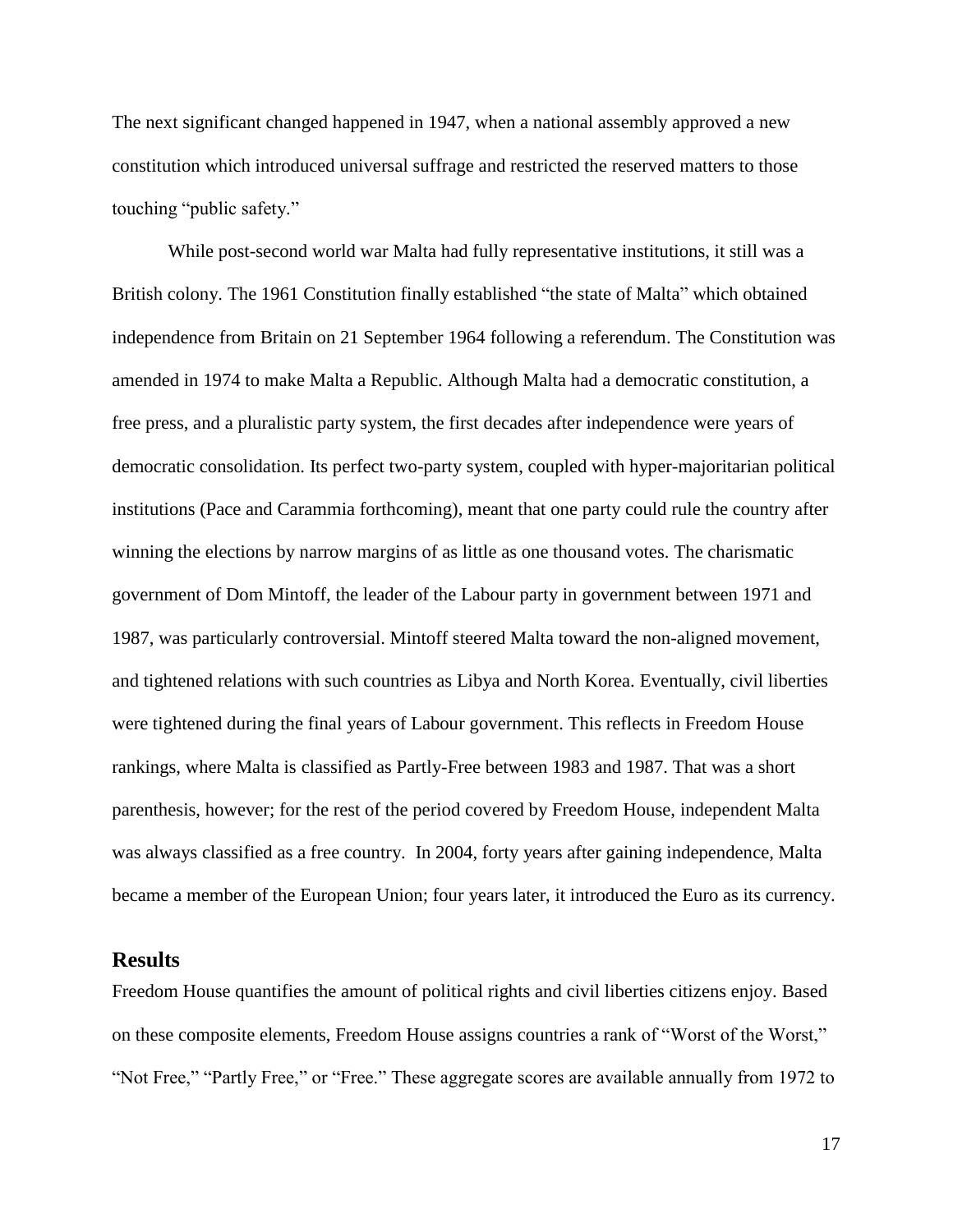2014 and the first step in our analysis is to assign each year of budgetary data its corresponding freedom score. For Brazil and Malta, budget data is available prior to 1972. Indeed, Maltese budgets are available as far back as 1826. Our main analysis excludes any year where we cannot assign a Freedom House score, but in the appendix we consider the full time series and divide the data based on regime transitions. For example, Malta transitioned from colonial rule to a period of colonial self-government in 1922. We find that results are highly complementary.

Having assigned Freedom House scores, we then calculate annual percent change values for each spending category. As discussed there is some inconsistency across budget categories. If a category had a change in its substantive definition in a certain year or was not reported, we do not calculate a percent change value for that year. We also take a new approach to accounting for inflation. The data spans years of political and economic turmoil; each country introduced at least one new currency or experienced a significant currency revaluation during our period of study. This makes inflation adjustments difficult and in many cases there is no consensus within the scholarly community about how such adjustments should be made. Rather than adjusting for inflation prior to calculating percent changes (the standard approach in the literature), we calculate changes relative to total government growth in that year. For example, if a budget category saw an annual change of 10% and the total budget for that year grew by 7%, we consider that a 3% change for that category in that year. While atypical, this approach is both necessary given the historical context of our study and most importantly it preserves the essential element of the analysis, which is to assess how governments reprioritize problems. Most importantly, it has no practical effect on the shape of the budget change distributions, which is our concern. If simply centers the change on an annual value of zero percent growth, whereas in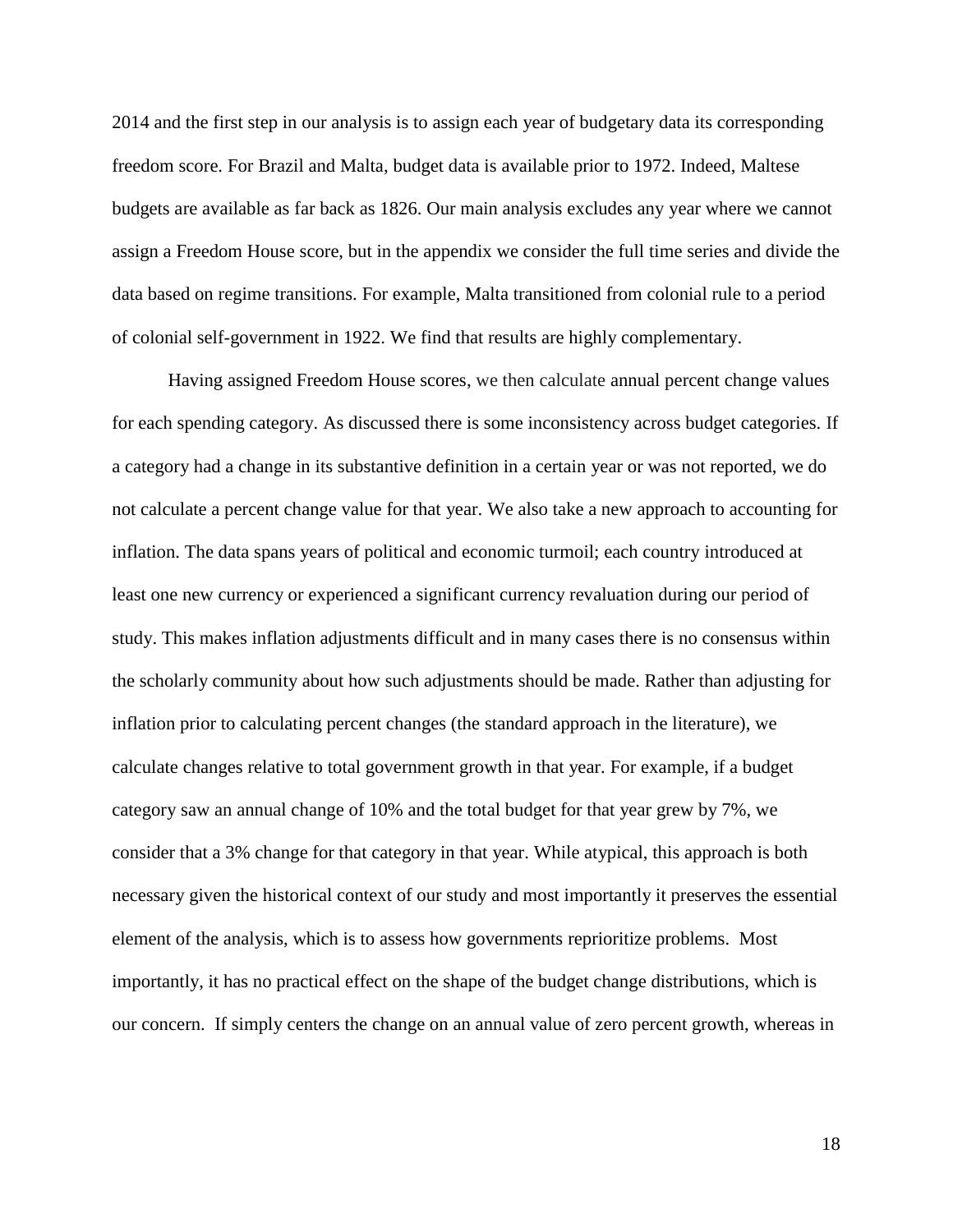fact of course the average growth could have been higher. As our concern is whether the shape is close to Normal or has high kurtosis, shifting the mean in this manner is not a concern.

We pool percent change values into distributions for each country and each Freedom House rank. These percent change values simply represent the number of cases in which a given budget was changed by *x* percent, compared to its value in the previous year and the rate of overall government growth. Table 2 summarizes the results and Figure 1 presents the corresponding distributions. Budgeting in each country follows a punctuated equilibrium pattern, with a tall central peak (indicating the predominance of incremental changes) and very wide tails (indicative of dramatic spending changes). This pattern is especially pronounced in Turkey during the "Partly Free" period and least pronounced in Brazil, where the budget distributions come closest to the normal. L-kurtosis is a standardized version of kurtosis that is robust against the disproportionate effects of outlying values. A normal distribution has an l-kurtosis of 0.123, with higher values indicating greater leptokurtosis. Looking at the l-kurtosis values in Table 1 confirms the visual evidence from the figures, budgeting is leptokurtic.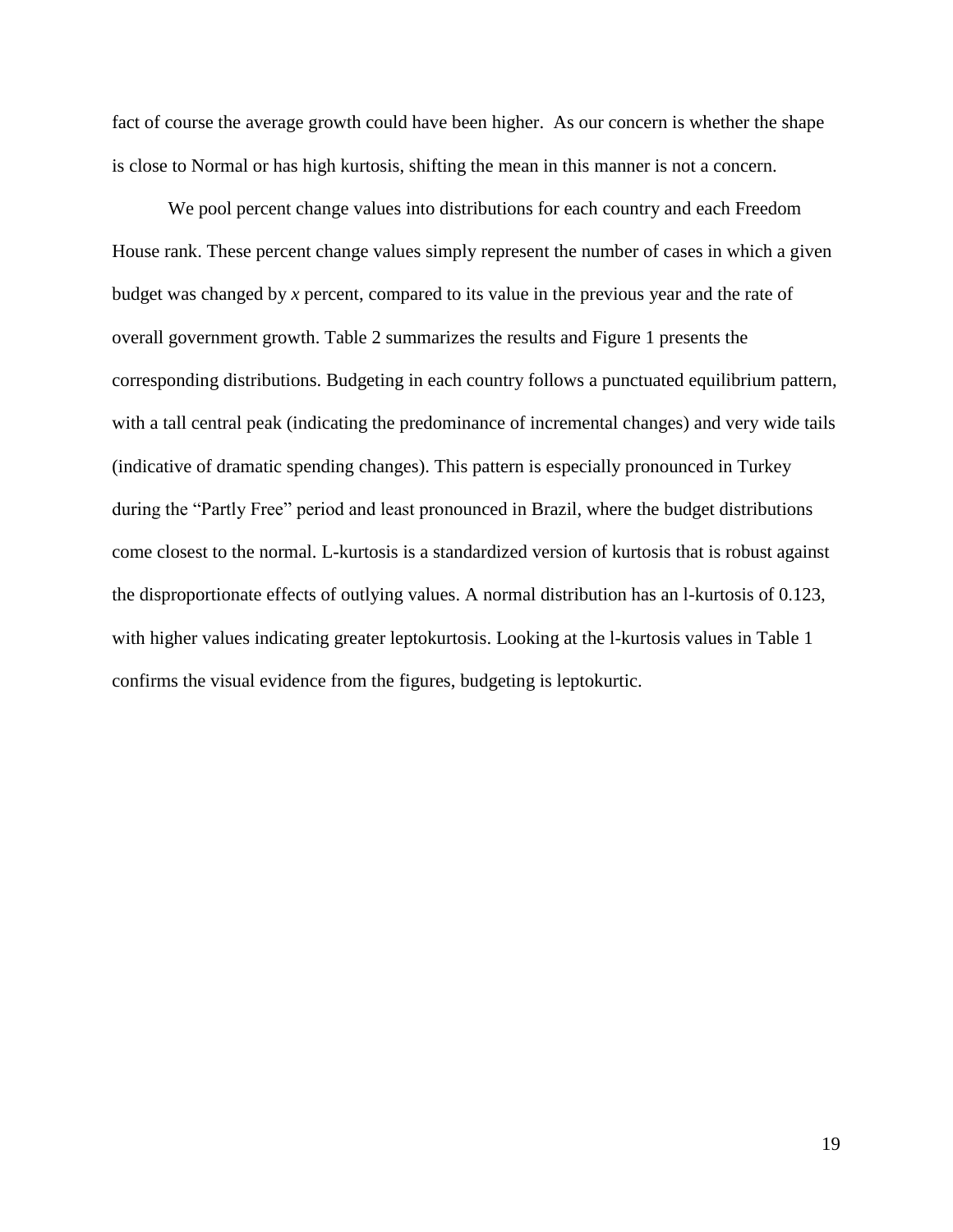|               | ັ                    |     |          |            |
|---------------|----------------------|-----|----------|------------|
| Country       | <b>Time Period</b>   | N   | Kurtosis | L-kurtosis |
| <b>Russia</b> |                      |     |          |            |
| Partly Free   | 1999-2004            | 427 | 74.42    | 0.449      |
| Not Free      | 2005-2007; 2011-2015 | 523 | 99.13    | 0.514      |
| <b>Turkey</b> |                      |     |          |            |
| Partly Free   | 1973; 1980-2005      | 553 | 444.62   | 0.721      |
| Free          | 1974-1979            | 102 | 91.21    | 0.673      |
| <b>Brazil</b> |                      |     |          |            |
| Partly Free   | 1972-1985; 1995-2001 | 979 | 87.36    | 0.354      |
| Free          | 2002-2010            | 575 | 231.39   | 0.321      |
|               |                      |     |          |            |

Table 2. Kurtosis by Freedom House Rankings



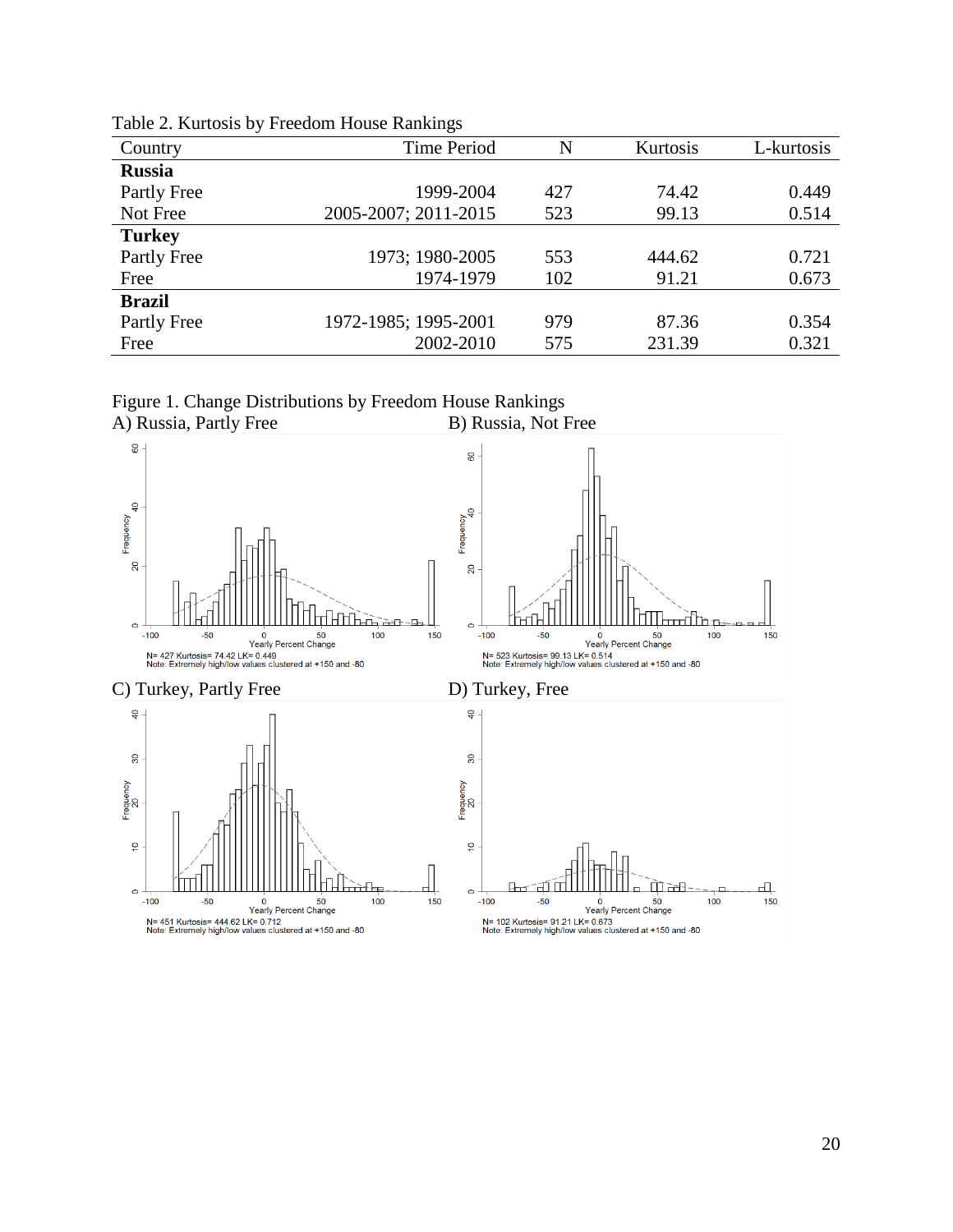

Evidence supports the information hypothesis rather than the efficiency one in all three cases. In each country the transition toward greater freedom (and a more open system of government) corresponds with a drop in l-kurtosis, indicating a lower magnitude of punctuation during these periods. While the differences in l-kurtosis are only modest, they all point in the same direction. Furthermore, these findings support evidence presented by Lam and Chan (2014) that l-kurtosis is lower during periods of democratic governance. Collectively the results are compelling and suggest that democratic structures provide a powerful informational advantage, which conditions the policymaking process. Note, however, that greater freedom is not so important as to outweigh other inter-country differences. For example, the budget distribution during the "Not Free" period in Russia is still closer to the normal than the distribution for the "Free" period in Turkey. Political freedoms are important, but we still have a long way to go in explaining budgetary patterns across countries.

# *Colonial and independent Malta*

Malta was part of the British Empire from 1826 until 1964 and because the British kept detailed management records of all their colonies, it is possible to assemble budget data for Malta during almost the entire colonial period. This is what we do. We assembled the dataset referencing the original colonial "Blue Books" for the period 1827-1936. We also cover one decade after WWII,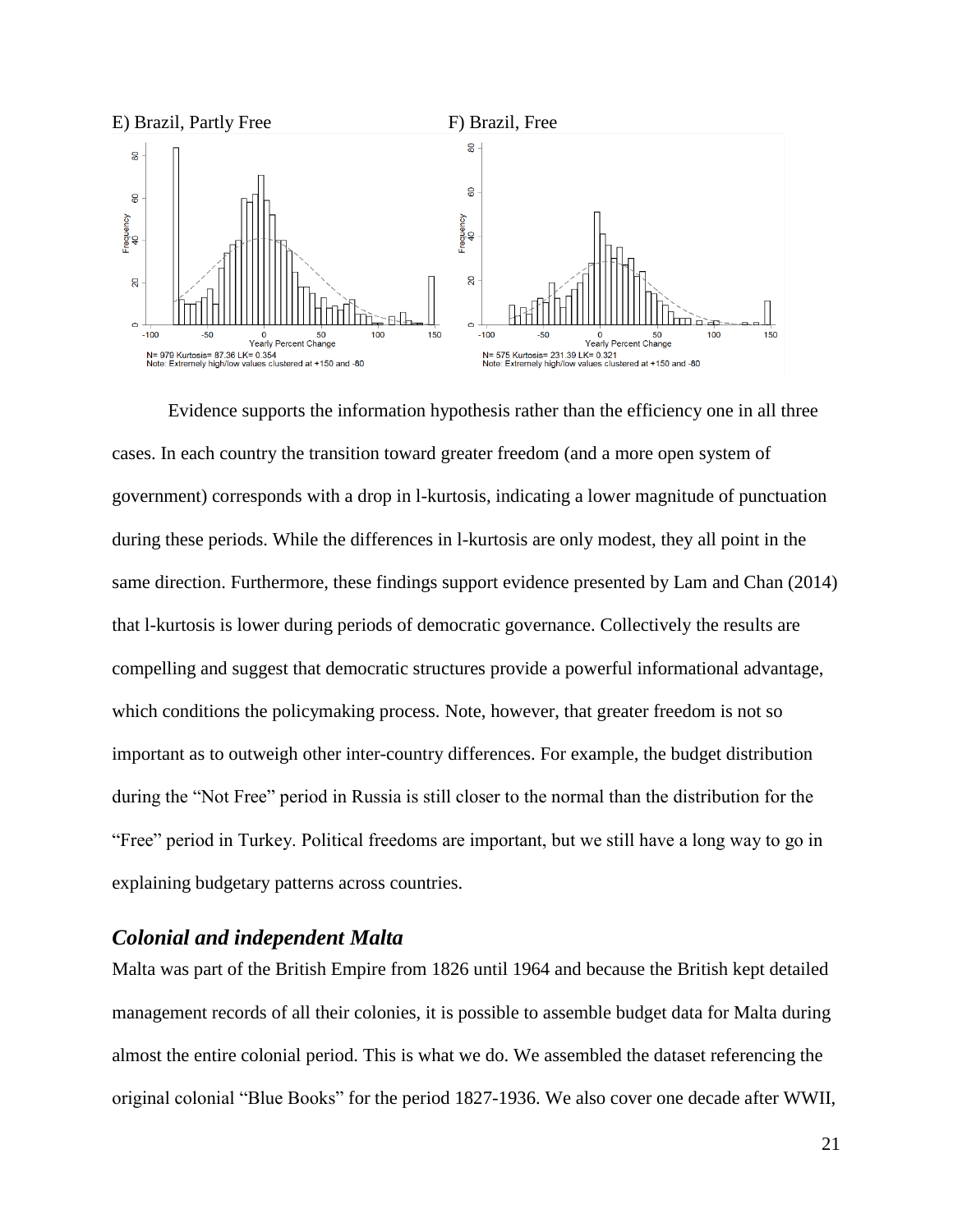using the "Financial Perspectives" books as a source of data on expenditures between 1947 and 1957. To our knowledge this is the first test of PET in a colonial setting. It also provides a further test of our hypotheses. Malta was granted home-rule by the British in 1921, so while still a colony, this marked an important transition toward a more open and participatory form of government. We can therefore divide the colonial era into two periods, with the expectation that political freedoms should be greater during the period when the Maltese people could run their own government. Finally, we complement our analysis of the colonial period with recent data covering the decade 2001-2011, that we obtained from Malta's National Statistics Office. We can thus compare colonial with independent Malta, a fully free country – and for most of the time covered, also a member of the European Union. In this way, we can replicate the study of the effect of transition to full democracy on the case of Malta. Figure 2 shows change distributions for these three periods.



Figure 2. Colonial Budgeting in Malta

C) Independence, Free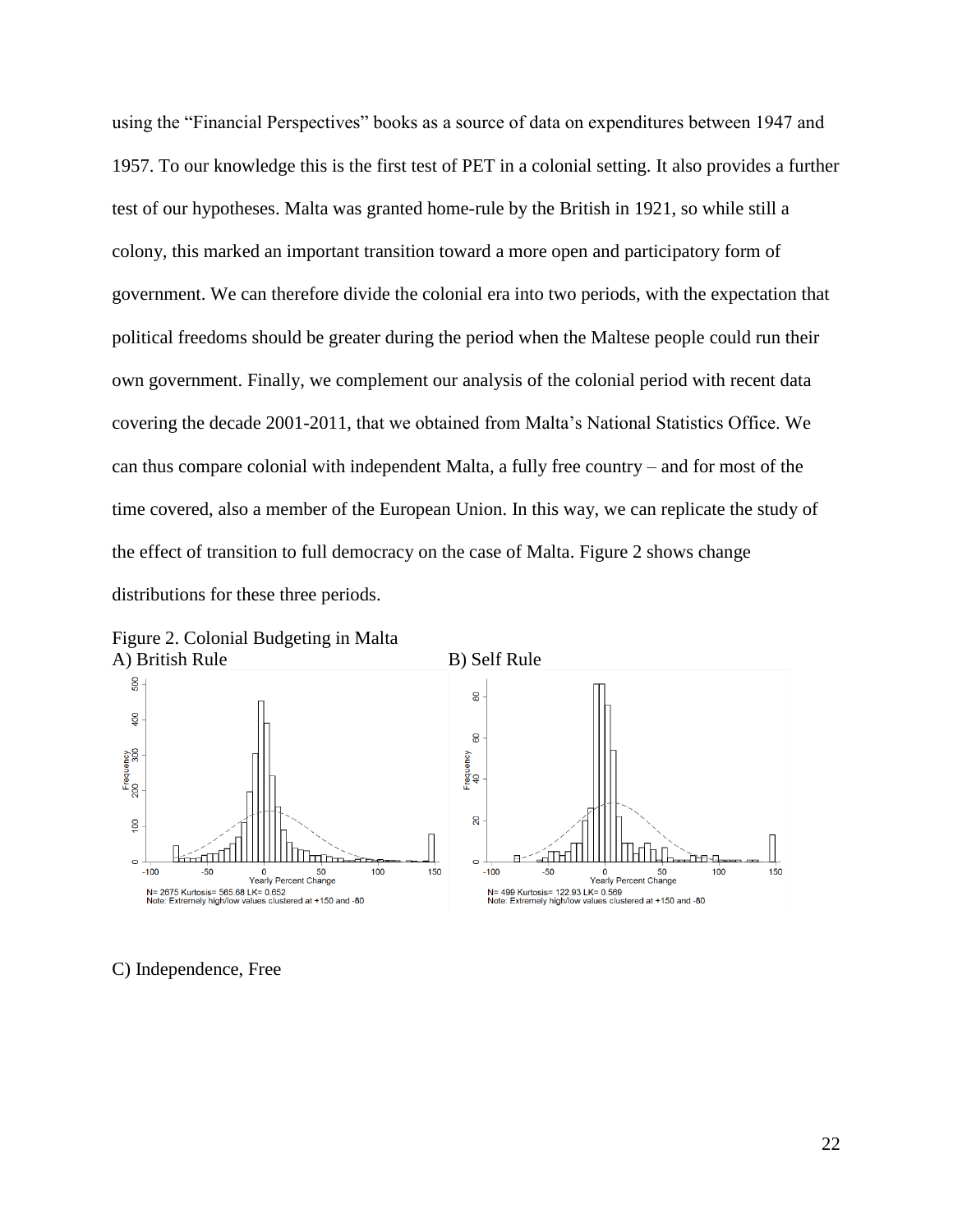

During the period of British rule the l-kurtosis associated with the distribution is 0.652, but when the Maltese gain greater autonomy l-kurtosis is 0.569. L-kurtosis is even lower (0.499) during the 2001-2011 period, after full consolidation following independence and transition to democracy. This continues the trend established by the previous analysis. As governments transition toward greater freedom, their budgetary processes gain stability. Gains in informational capacity provided for by democratic structures seem clearly to outweigh any institutional efficiency afforded by authoritarian government. Our information hypothesis is confirmed and we can reject the efficiency hypothesis.

# **Conclusion**

A robust literature has now explored PET theory with regards to budgeting, but that literature has almost exclusively been focused on advanced industrial democracies, with some attention to subnational budgets (e.g., states, municipalities, and school districts) within these nations. Here we present just the second example of detailed attention to the shape of budgetary change in a nondemocratic settings, building on the work of Lam and Chan (2014). We hope to expand on this work which must first start with more data collection in non-democratic systems, and then to explore the various aspects of democratic and authoritarian states to gather information, and to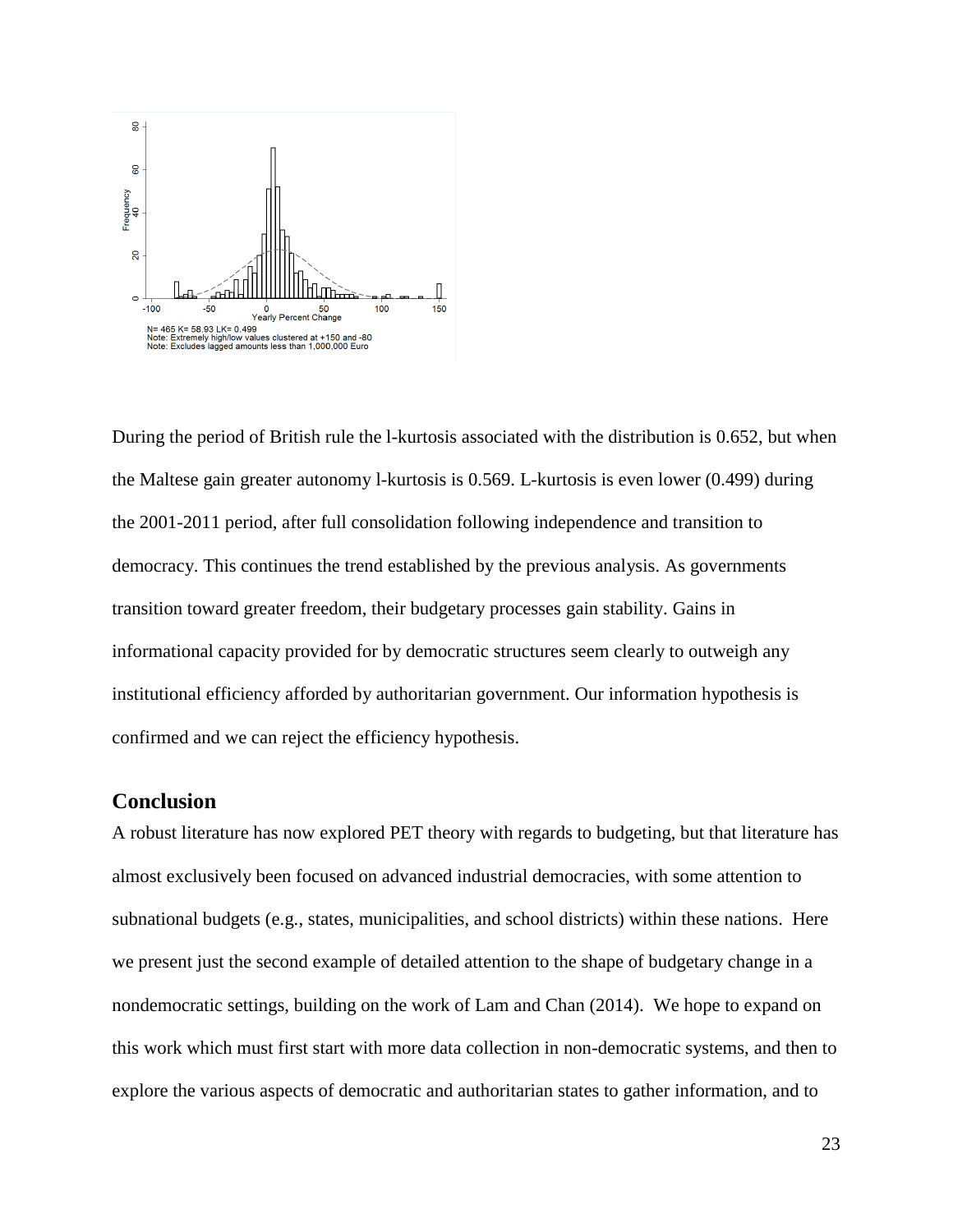act on it. In particular, as we collect more data from different types of regimes, it may be possible to pinpoint particular institutions or civil rights that affect the informational capacity of governments, and subsequently their decision-making processes. In addition, we hope to collect data on other variables of interest – particularly economic instability – in order to exclude alternative explanations for distribution differences across regime types. We also note that there is great inter-state variation in the shape of budgetary change distributions that a focus on political regimes appears insufficient at explaining. Ultimately we would hope to gain a better understanding of the all factors – political, social, or economic – that affect the stability of government agendas.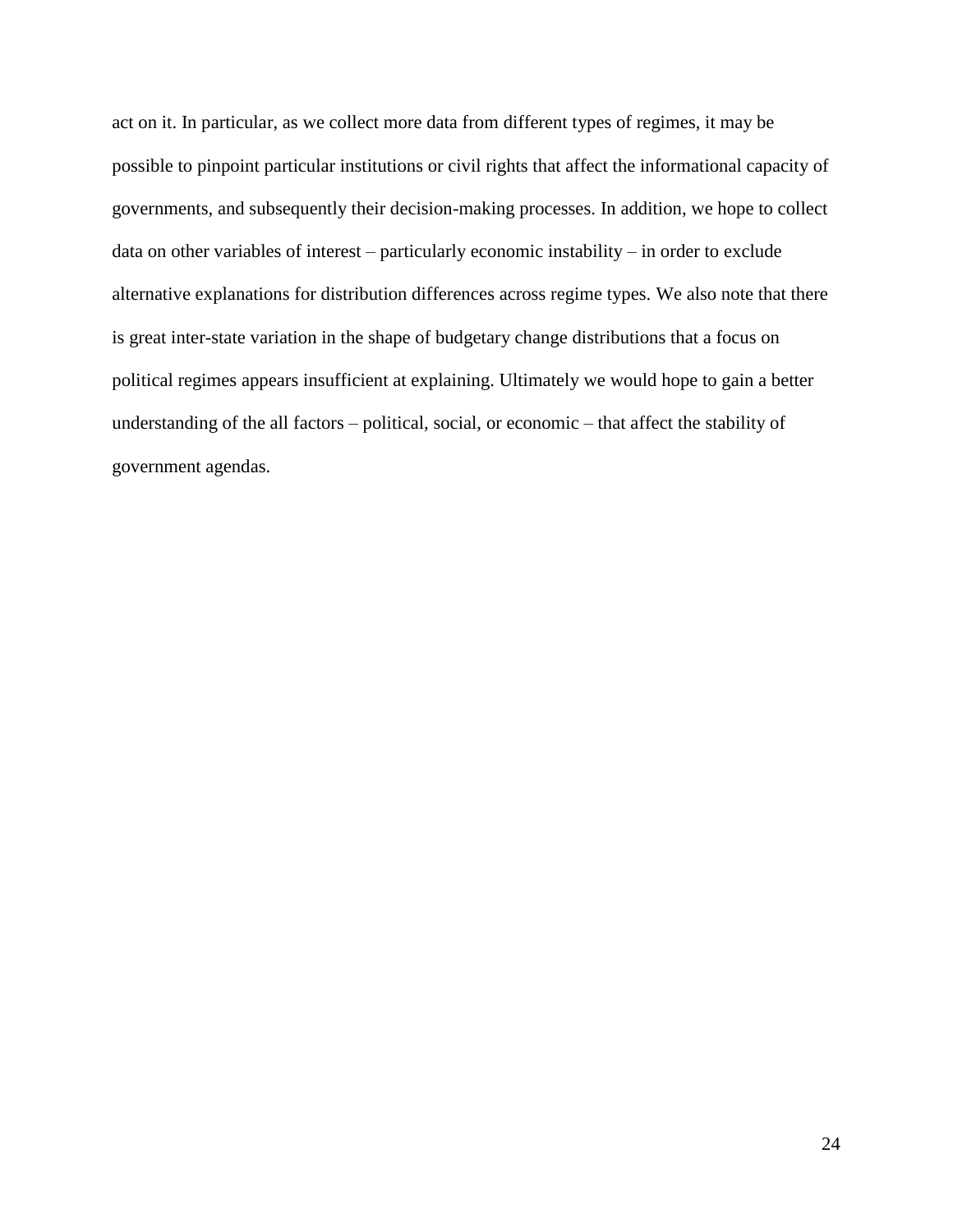# **Appendix**

Not every democracy or autocracy is the same, so by using the Freedom House rankings we gain a consistent measure of the openness of different regimes over time. But Freedom House scores are available only through 1972 and for Brazil and Malta we have budget data from further back in time. There are also some concerns about the accuracy of the Freedom House scores. For these reasons we replicate our analysis, using regime transitions as the dividing points in the data, rather than the Freedom House ranks. Table 1A shows the results.

| Country                | <b>Time Period</b>          | N     | Kurtosis | L-kurtosis |
|------------------------|-----------------------------|-------|----------|------------|
| <b>Russia</b>          |                             |       |          |            |
| Democracy              | 1999-2004                   | 427   | 74.42    | 0.449      |
| Authoritarian (Putin)  | 2005-2007; 2011-2015        | 523   | 99.13    | 0.514      |
| <b>Turkey</b>          |                             |       |          |            |
| Democracy              | 1973-1979; 1983-1996; 1998- | 484   | 454.37   | 0.736      |
|                        | 2005                        |       |          |            |
| Military               | 1980-1982; 1997             | 69    | 4.91     | 0.195      |
| <b>Brazil</b>          |                             |       |          |            |
| Military               | 1964-1985                   | 944   | 80.70    | 0.376      |
| Democracy              | 1995-2010                   | 866   | 229.78   | 0.283      |
| <b>Malta</b>           |                             |       |          |            |
| Colonial               | 182-1921                    | 2,675 | 565.68   | 0.652      |
| Colonial Self-Rule     | 1922-1957                   | 499   | 122.93   | 0.569      |
| Independence/Democracy | 2001-2011                   | 465   | 58.93    | 0.499      |

|  |  | Table 1A. Kurtosis by Regime |
|--|--|------------------------------|
|--|--|------------------------------|

Using the longer data series for Brazil and the different dividing points for each country does not substantively alter the results. We still see a lower magnitude of punctuation during periods of greater political openness. This reassures us that the results we present are not spurious products of any particular coding system, but instead reflect real differences in the abilities of democracies to process and act on information.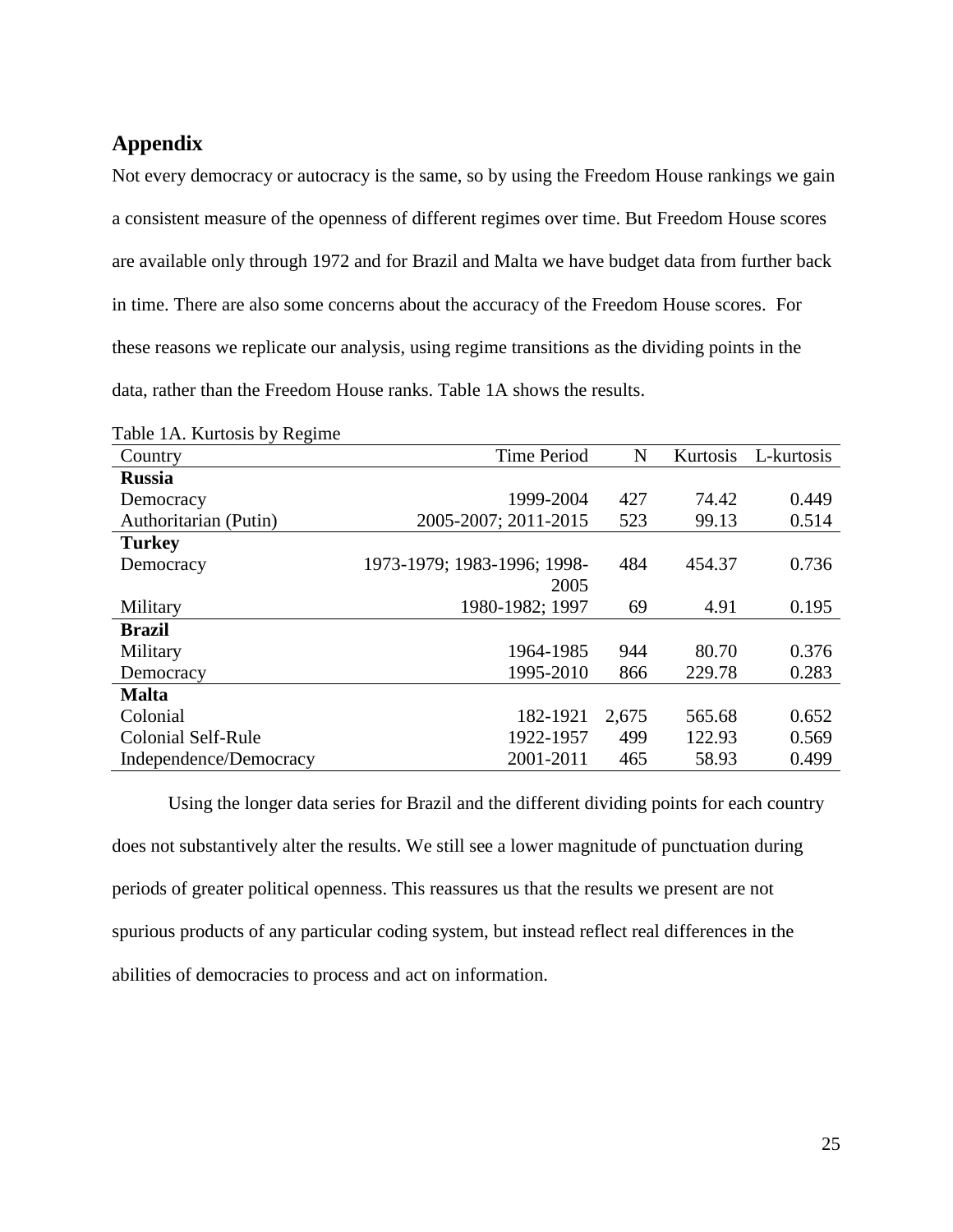### **References**

- Baer, Werner. 2014. *The Brazilian Economy – Growth and Development*. Colorado: Lynne Rienner Publishers.
- Baumgartner, Frank R., and Bryan D. Jones. 1993. *Agendas and Instability in American Politics*. Chicago: University of Chicago Press.
- Baumgartner, Frank R., Christian Breunig, Christoffer Green-Pedersen, Bryan D. Jones, Peter B. Mortensen, Michiel Neytemans, and Stefaan Walgrave. 2009. Punctuated Equilibrium in Comparative Perspective. *American Journal of Political Science* 53 (3): 602-619.
- Brancati, Dawn. 2014. Democratic Authoritarianism: Origins and Effects. *Annual Review of Political Science* 17:313–26.
- Bresser Pereira, Luiz Carlos, and Yoshiaki Nakano. 1991. Hiperinflação e estabilização no Brasil: o primeiro Plano Collor. *Revista de Economia Política* 11(4): 89-114.
- Breunig, Christian and Chris Koski. 2006. Punctuated Equilibria and Budgets in the American States. *Policy Studies Journal* 34: 363-79.
- Breunig, Christian, Koski, Chris, and Peter B. Mortensen. 2010. Stability and Punctuations in Public Spending: a Comparative Study of Budget Functions. *Journal of Public Administration Research and Theory* 20 (3): 703–722.
- Brownlee, Jason. 2007. *Authoritarianism in an Age of Democratization*. New York: Cambridge University Press.
- Carothers, T. 2002. The End of the Transition Paradigm. *Journal of Democracy* 13: 5-21.
- Cooper, J. (2007). "Military expenditure in the three-year federal budget of the Russian Federation, 2008–10." http://www.sipri.org/research/armaments/milex/publications/unpubl\_milex/unpubl\_milex \_default/cooper2007 (accessed 6 June 2015).
- Cremona, J.J. 1997. *The Maltese Constitution and Constitutional History since 1813*. Valletta: PEG.
- Ergil, D. 2000. The Kurdish Question in Turkey. Journal of Democracy, 11: 3, p.122-135.
- Freedom House (2005). *Freedom in the World.* [https://freedomhouse.org/report/freedom](https://freedomhouse.org/report/freedom-world/2005/russia#.VXLf2FxViko)[world/2005/russia#.VXLf2FxViko](https://freedomhouse.org/report/freedom-world/2005/russia#.VXLf2FxViko) (accessed 6 June 2015).
- Freedom House (1999), *Freedom in the World*, [https://freedomhouse.org/report/freedom](https://freedomhouse.org/report/freedom-world/1999/turkey#.VXobt0IxFp8)[world/1999/turkey#.VXobt0IxFp8](https://freedomhouse.org/report/freedom-world/1999/turkey#.VXobt0IxFp8) (accessed 11 June 2015).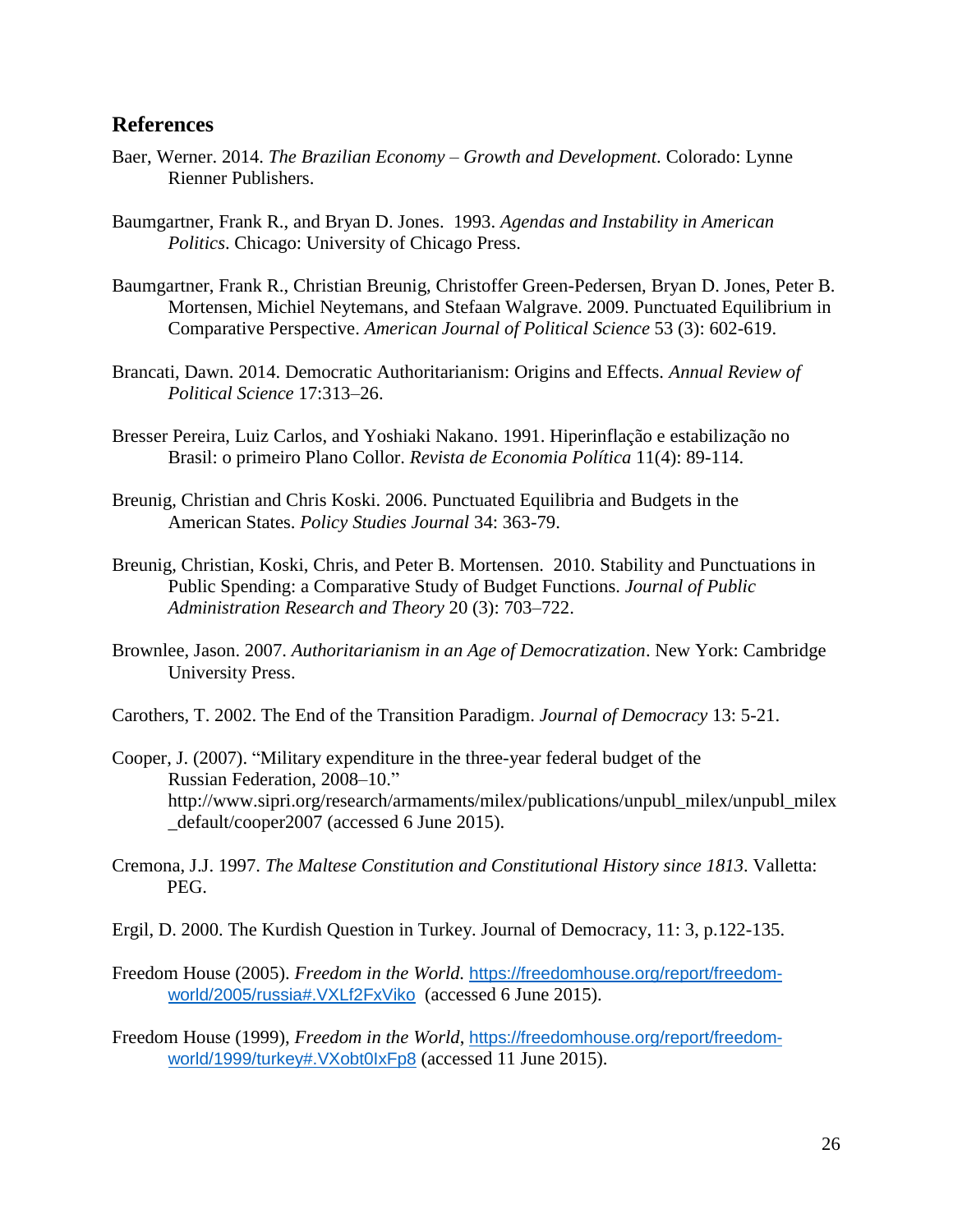- Frendo, H. 2000. *The Origins of Maltese Statehood: A Case Study of Decolonization in the Mediterranean*. Valletta: PEG.
- Gandhi, Jennifer, and Adam Przeworski. 2007. Authoritarian institutions and the survival of autocrats. *Comparative Political. Studies* 40(11):1279–301.
- Jones, Bryan D., Tracy Sulkin, and Heather A. Larsen. 2003. Policy Punctuations in American Political Institutions. *The American Political Science Review* 97: 151-169.
- Jones, Bryan D. and Frank R. Baumgartner. 2005. *The Politics of Attention: How Government Prioritizes Problems*. Chicago, IL: University of Chicago Press.
- Jones, Bryan D., Frank R. Baumgartner, Christian Breunig, Christopher Wlezien, Stuart Soroka, Martial Foucault, Abel François, Christoffer Green-Pedersen, Chris Koski, Peter John, Peter B. Mortensen, Frédéric Varone, and Stefaan Walgrave. 2009. A General Empirical Law of Public Budgets: A Comparative Analysis. *American Journal of Political Science* 53: 855-73.
- Lam, Wai Fung and Kwan Nok Chan. 2014. How Authoritarianism Intensifies Punctuated Equilibrium: The Dynamics of Policy Attention in Hong Kong. *Governance*. doi: 10.1111/gove.12127.
- Magaloni, Beatriz. 2008. *Voting for Autocracy: Hegemonic Party Survival and its Demise in Mexico*. Cambridge, UK: Cambridge Univ. Press.
- Malesky, Emund, and Paul Schuler. 2010. Nodding or needling: analyzing delegate responsiveness in an authoritarian parliament. *American Political Science Review* 104(3):482–502
- Pace, R., and Carammia M. Forthcoming. Malta. In J. M. De Waele, N. Brack, J.‐B. Pilet (eds), *Les Democraties Europeennes*, Paris: Armand Colin.
- Padgett, John F. 1980. Bounded Rationality in Budgetary Research. *American Political Science Review* 74: 354-72.
- Robinson, Scott E., Carla M. Flink, and Chad M. King. 2014. Organizational History and Budgetary Punctuation. *Journal of Public Administration Research and Theory* 24: 459- 71.
- Roeder, P. 1993. *Red Sunset: The Failure of Soviet Politics*. Princeton, New Jersey: Princeton University Press.
- Skidmore, Thomas E. 1988. *The Politics of the Military Rule in Brazil: 1964-1985*. New York: Oxford University Press.